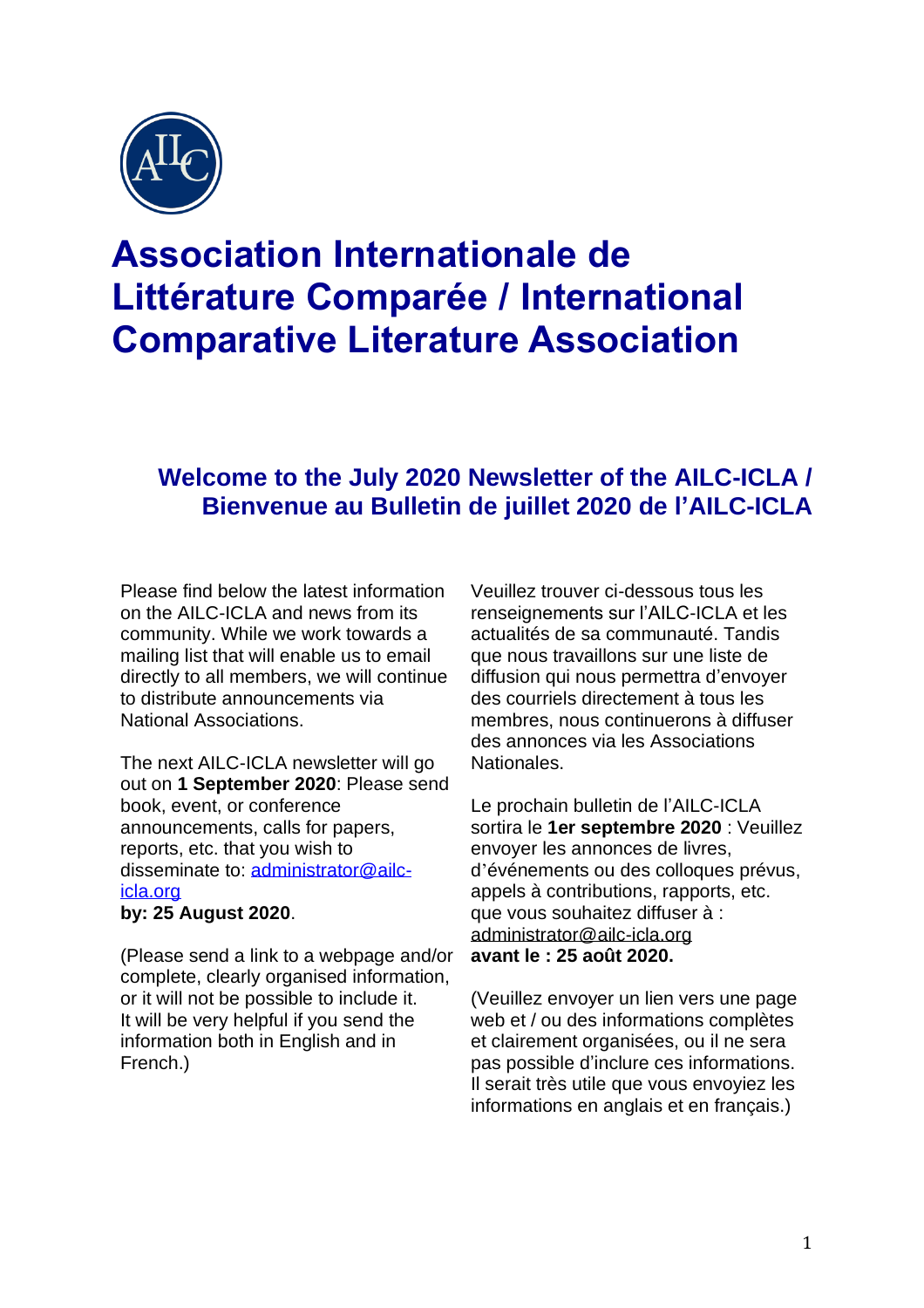#### **TABLE OF CONTENTS**

## **1. AILC-ICLA Announcements** 1.1 A Message from our President p. 3 1.2 Triennial Congress and conferences of the AILC-ICLA p. 4 1.3 News from our Administrative Committees **p. 5** 1.4 Spotlight on... the AILC-ICLA Research Committees p. 5 1.5 Publications **p. 7** 1.6 Obituary: Mario J. Valdés, 1934–2020 p. 8 **2. News from our Members** 2.1 Calls for Papers, conferences and seminar participation p. 10 2.2 Reports from conferences, seminars, workshops and events p. 11 2.3 Publications: Calls for contributions and recently published p. 12 2.4 Research Projects **p. 16** 2.5 Prizes and Awards p. 16

### **TABLE DE MATIÈRES**

#### **1. Annonces de l'AILC-ICLA**

|                             | 1.1 Un message de notre Présidente                                         | p. 17 |
|-----------------------------|----------------------------------------------------------------------------|-------|
|                             | 1.2 Congrès triennial et conférences de l'AILC-ICLA                        | p. 18 |
|                             | 1.3 Les nouvelles de nos comités administratifs                            | p. 19 |
|                             | 1.4 Braquer les projecteurs sur les comités de recherche<br>de l'AILC-ICLA | p. 19 |
|                             | <b>1.5 Publications</b>                                                    | p. 22 |
|                             | 1.6 Nécrologie : Mario J. Valdés, 1934–2020                                | p. 22 |
| 2. Nouvelles de nos membres |                                                                            |       |
|                             | 2.1 Appels à communications, conférences et participation                  |       |
|                             | aux séminaires                                                             | p. 24 |
|                             | 2.2 Rapports de colloques, séminaires, ateliers et événements              | p. 25 |
|                             | 2.3 Publications : Appels à contributions et publications récentes         | p. 26 |
|                             | 2.4 Projets de recherche                                                   | p. 31 |
|                             | 2.5 Prix et récompenses                                                    | p. 31 |
|                             |                                                                            |       |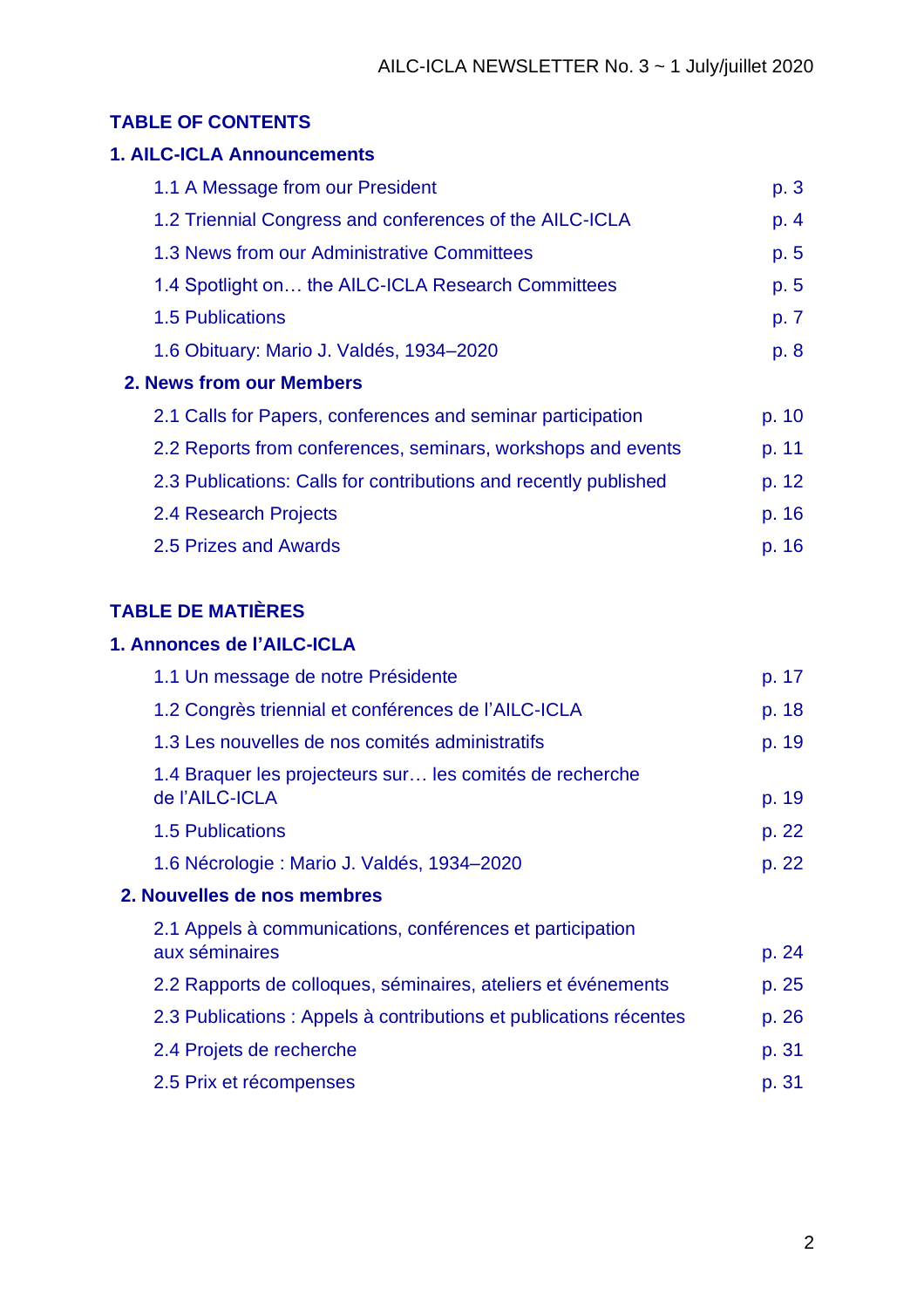## **1. AILC-ICLA Announcements**

#### **1.1 A Message from our President**

#### Dear AILC-ICLA Community,

Much has happened in the world since May. The pandemic is still very much with us, with far too many people suffering and far too many dying, especially among underserved populations. Major movements for social justice have also emerged in several nations, often transforming the educational and existential landscape. In these challenging times, the AILC-ICLA remains committed to the importance of the humanities and to our duty to promote knowledge, understanding, and justice.

With this in mind, the AILC-ICLA is moving forward with plans for upcoming conferences to share recent research (a meeting for early career scholars at Princeton in June, 2021 and the triennial AILC-ICLA Congress in Tbilisi, Georgia in July, 2022). At the level of our organization, we continue to work toward greater institutional transparency. Professor Kathleen Komar, Chair of the Structures Committee, has recently added two colleagues to her important advisory group: Professor Hans-Joachim Backe and Professor Sungwon Cho. We are grateful for their collaboration and advice as the AILC-ICLA takes on the task of updating by-laws and procedures – so that our institutional structure and varied projects can become increasingly clear and accessible.

I am also delighted to announce the new Newsletter section, "Spotlight on..." and its interview with Professors Bernard Dieterle and Manfred Engel, Co-chairs of the "DreamCultures: Cultural and Literary History of the Dream" Research Committee. This short-term Research Committee launched several conferences, produced a data base and a number of important publications, acting throughout with early career as well as senior scholars. Future newsletters will offer other "inside views" of our Research and Advisory committees so that readers can gain a clearer sense of the AILC-ICLA's work and ways to get involved.

Our annual Executive Committee meeting, originally scheduled to coincide with the Conference on Literature, Arts, and Media in L'Aquila, Italy, at the end of June, has been postponed till January 2021. Though most agenda items will be discussed only then, others are being considered virtually in the weeks ahead. We will update you about any major decisions in the next Newsletter – and on our website as well.

Let me note in closing the tribute to Professor Mario J. Valdés, written by César Domínguez and included in this Newsletter. Professor Valdés, who died this spring, will long be remembered not only as a ground-breaking literary historian and expert on Latin American literary cultures, but also as a dedicated teacher at the University of Toronto, a trusted colleague and chair of the AILC-ICLA's standing committee on the Comparative History of Literatures in European Languages, and an indefatigable mentor to students and younger colleagues.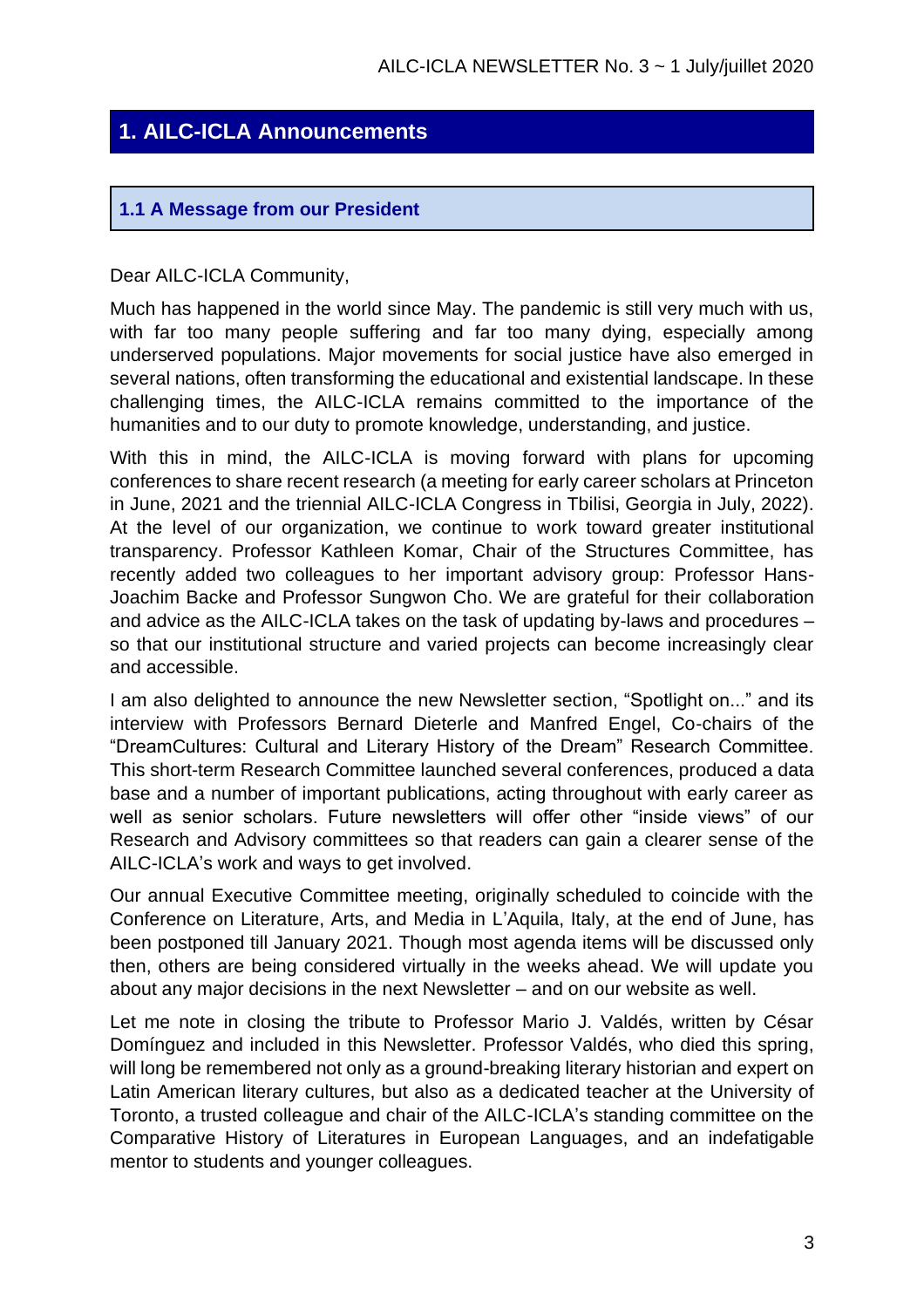I hope you will read this inspiring memorial, as well as descriptions of upcoming events, publications, and member notices. Please do stay in touch with your thoughts about the study of comparative literature in global context – and ways in which the AILC-ICLA might serve you and the profession more effectively.

Warm greetings,

Sandra

Sandra Bermann Cotsen Professor in the Humanities Professor of Comparative Literature Princeton University, USA President, AILC/ICLA (2019-22)

**1.2 Triennial Congress and conferences of the AILC-ICLA**

#### **XXIII Triennial International Congress of the International Comparative Literature Association: "Re-Imagining Literatures of the World: Global and Local, Mainstreams and Margins"**

Planning for our XXIII Triennial International Congress, "Re-Imagining Literatures of the World: Global and Local, Mainstreams and Margins" (**Tbilisi, Georgia, 25-30 July 2022**) continues apace.

The Congress will be organised by the Ivane Javakhishvili Tbilisi State University (TSU), the TSU Shota Rustaveli Institute of Georgian Literaure and the Georgian Comparative Literature Association (GCLA). The local organising committee will be chaired by Professor George Sharvashidze, rector of TSU, and by Professor Irma Ratiani, Director of the Shota Rustaveli Institute of Georgian Literature and Honorable President of the GCLA.

#### **AILC-ICLA Early Career conference on "Global Publishing and the Making of Literary Worlds: Media, Migration, and Translation**"

~

Planning is also continuing for the Early Career conference at **Princeton University, 3-6 June 2021**, on "Global Publishing and the Making of Literary Worlds: Media, Migration, and Translation", supported, among others, by the AILC-ICLA, PIIRS Fung Global Fellows Program, Princeton University Press.

Organized by Christie Henry (Director, PUP), Paulo Horta (NYU Abu Dhabi), and Sandie Bermann (AILC-ICLA President), along with several other Princeton, PUP, and ICLA colleagues, this innovative conference will join theoretical issues addressed by scholars and editors with practical workshops in global publishing led by US and global publishers. A 'hybrid' event, the congress hopes to welcome both in‐person and virtual attendees.

The Conference website is expected to go live by 31 July 2020.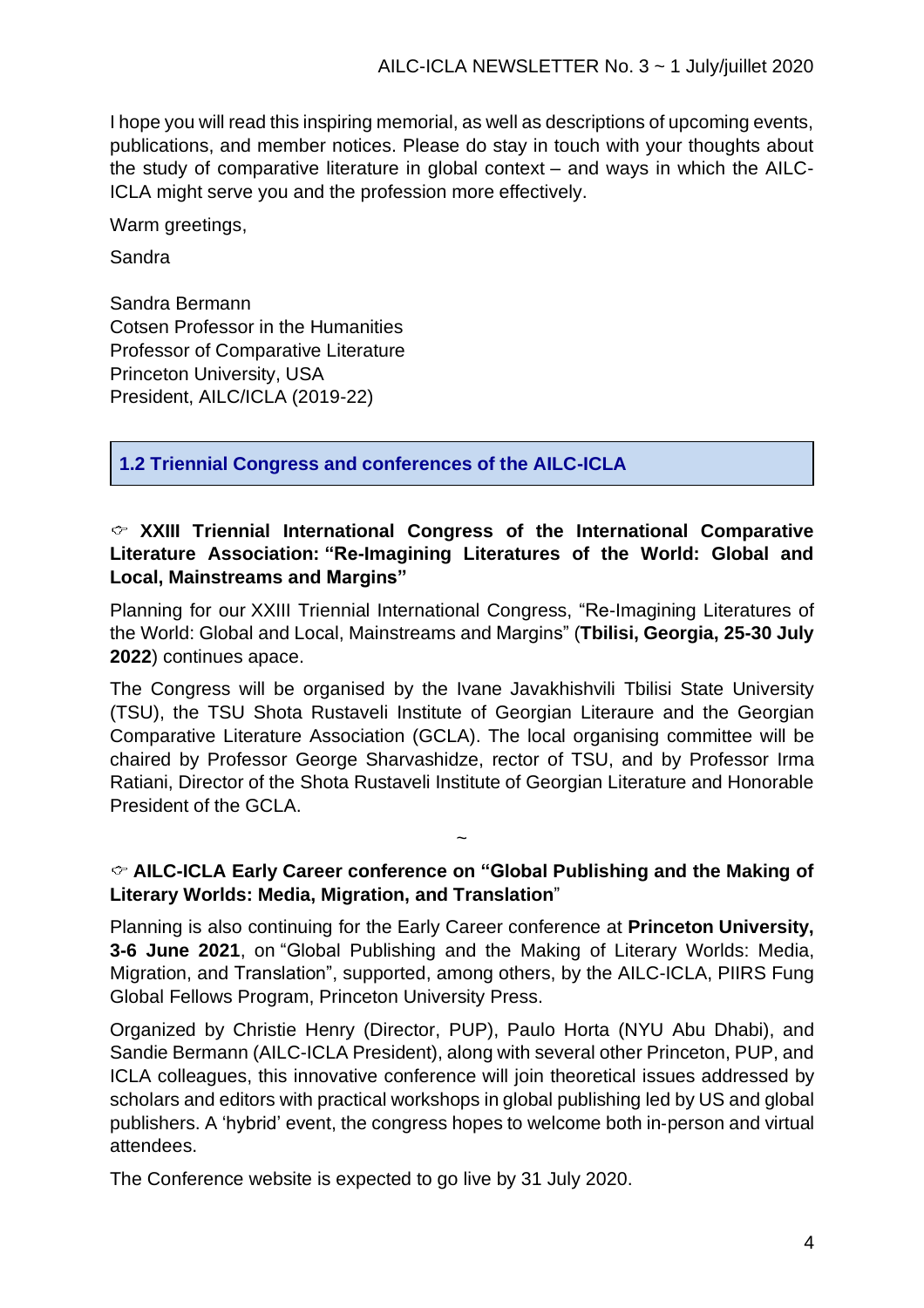#### **1.3 News from our Administrative Committees**

#### **New members of the Structures Committee appointed**

Professor Kathleen Komar, Chair of the Structures Committee (responsible for maintaining the adequacy of the organizational structures of the Association), will be joined by two new members of the committee, Professors Hans-Joachim Backe (Denmark) and Sungwon Cho (Korea). A fourth member of the committee will be announced soon.

More information on the Structures Committee, including its by-laws and reports from previous years, can be found at<https://www.ailc-icla.org/structures-committee/>

#### **1.4 Spotlight on... the AILC-ICLA Research Committees**

*From this issue of the Newsletter, we shine a light on the work of the AILC-ICLA: we start with one of the Research Committees and we will, in future issues, focus on other research activities, publications, administrative structures, and affiliated Associations. The aim is to enhance transparency and understanding of how the International Association functions, the benefits it can bring to its members, and how individuals can participate in its work. We hope this initiative can also stimulate ideas for new research activities and collaborations.*

*Do not forget to check the [Website](https://www.ailc-icla.org/) for more information, and do contact us [\(https://www.ailc-icla.org/contact-us/](https://www.ailc-icla.org/contact-us/) or [administrator@ailc-icla.org\)](mailto:administrator@ailc-icla.org) if you have any suggestions.*

#### *An Interview with Manfred Engel and Bernard Dieterle, Chairs of the Research Committee on "DreamCultures: Cultural and Literary History of the Dream"*

**Q:** *Your ICLA Research Committee on "Dream Cultures: Cultural and Literary History of the Dream", which started in 2013, has concluded its second and final term. Can you tell us about the origins of the project?* 

**A:** We both started doing research on the subject in the second half of the 1990s – and first met at a congress on dream narrations in literature and film which Bernard organised in Berlin. In those years, the research field was clearly dominated by psychoanalytic criticism based on Freud or Jung. Our interest was a different one: It was focused on the dream as a general anthropological phenomenon – and on the many different ways in which various cultures and periods tried to come to terms with its "otherness", its difference from the waking world. And we were particularly interested in the ways in which literature and other media participated in this general cultural dream work.

**Q:** *Why did you decide to explore this project further under the aegis of the International Comparative Literature Association, and establish it as a "Research Committee"?*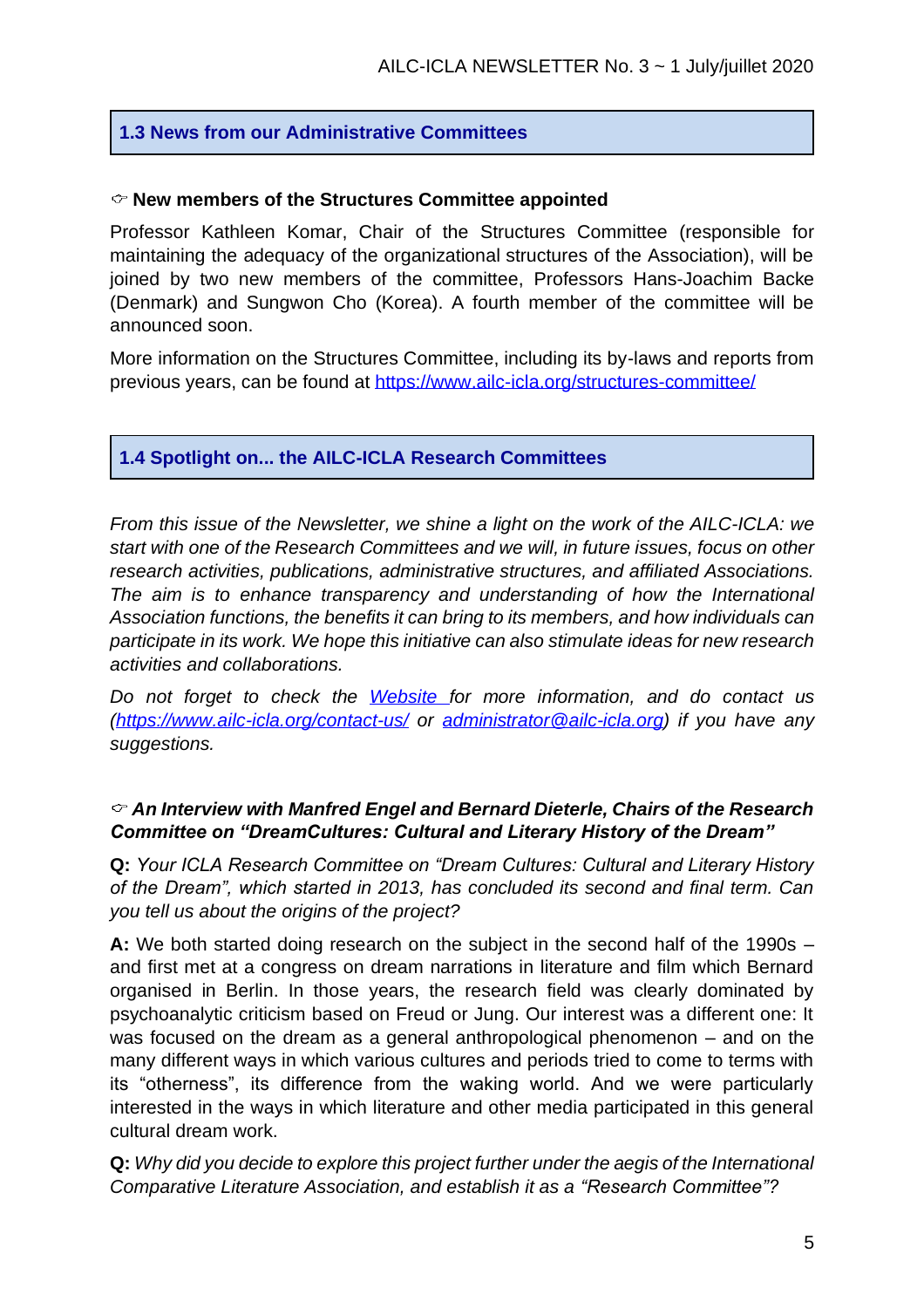**A:** No single comparatist can cover the whole field of world literature. And the ICLA seemed to us to be the ideal forum to build up a truly international research group which could widen our limited European expertise. And we also hoped that the high academic reputation of the ICLA would help us in finding funding for our planned congresses and publications. And we can gratefully say that both expectations were not disappointed.

**Q:** *You covered many features, themes, periods, theories, as well as links with various disciplines. How did you choose these varied foci, and how do they relate to each other?*

**A:** The ideal of comparative literary research is to cover its field as broadly as possible. In our case, we also had to consider the historical dimension of our subject, the fact that with a *cultural* and not only a *literary* history of dream, our field of study was very large indeed. The combination of comparative studies and multi-disciplinary research is always a difficult task – and a truly encyclopaedic coverage will always remain a goal aspired to, but unreachable in the end. As literary critics who are especially competent on literatures in the English, French and German languages, our knowledge and our networks were necessarily limited. Therefore, we were very happy to experience a gradual broadening of our research group as far as disciplines and cultural and linguistic competences were concerned. The problem of finding colleagues for all relevant fields of knowledge has nevertheless persisted, insofar as the extent of the research in different eras, cultures and languages is varied, and the question of dream is much more widely represented in the traditional comparative field of literature in European languages than in other languages (especially in Asia, Africa and, for that matter, Eastern Europe); so, despite our best efforts, regrettable gaps remain, and certain periods, languages, and cultures are still inadequately represented in our volumes; but it is necessary to deal with the research in progress according to the fields. This type of compromise is part of any research activity, but is perhaps more crucial with a theme with ramifications as broad as that of the dream.

Our work was directed by the planned volumes on five different aspects: the writing of dreams, dream theories, the history of the dream, genres and media of dream representation, and different dream types. Of course, the scope of our work within these five main stages of the project ultimately depended on the colleagues who were willing to work with us on the aspects we wanted to investigate, and the special expertise they had to offer.

#### **Q:** *Your project has led to multiple seminars, conferences, training events, and publications. Can you tell us about these, and about how you have sought to support students and early career scholars, a key aim of the ICLA?*

**A:** All in all, we convened seven congresses: three workshops at ICLA congresses in Paris, Vienna and Macau, two smaller seminars with short papers and a lot of time for discussions in Berlin and at the Villa Vigoni, and two fully financed international congresses at our universities. The proceedings are collected in five volumes of the series "Cultural Dream Studies"; three of them have already been published (see [https://www.ailc-icla.org/other\\_publications/](https://www.ailc-icla.org/other_publications/) and follow the links to "Other Books and Series"), the remaining two are in preparation and will appear in 2020 and 2021.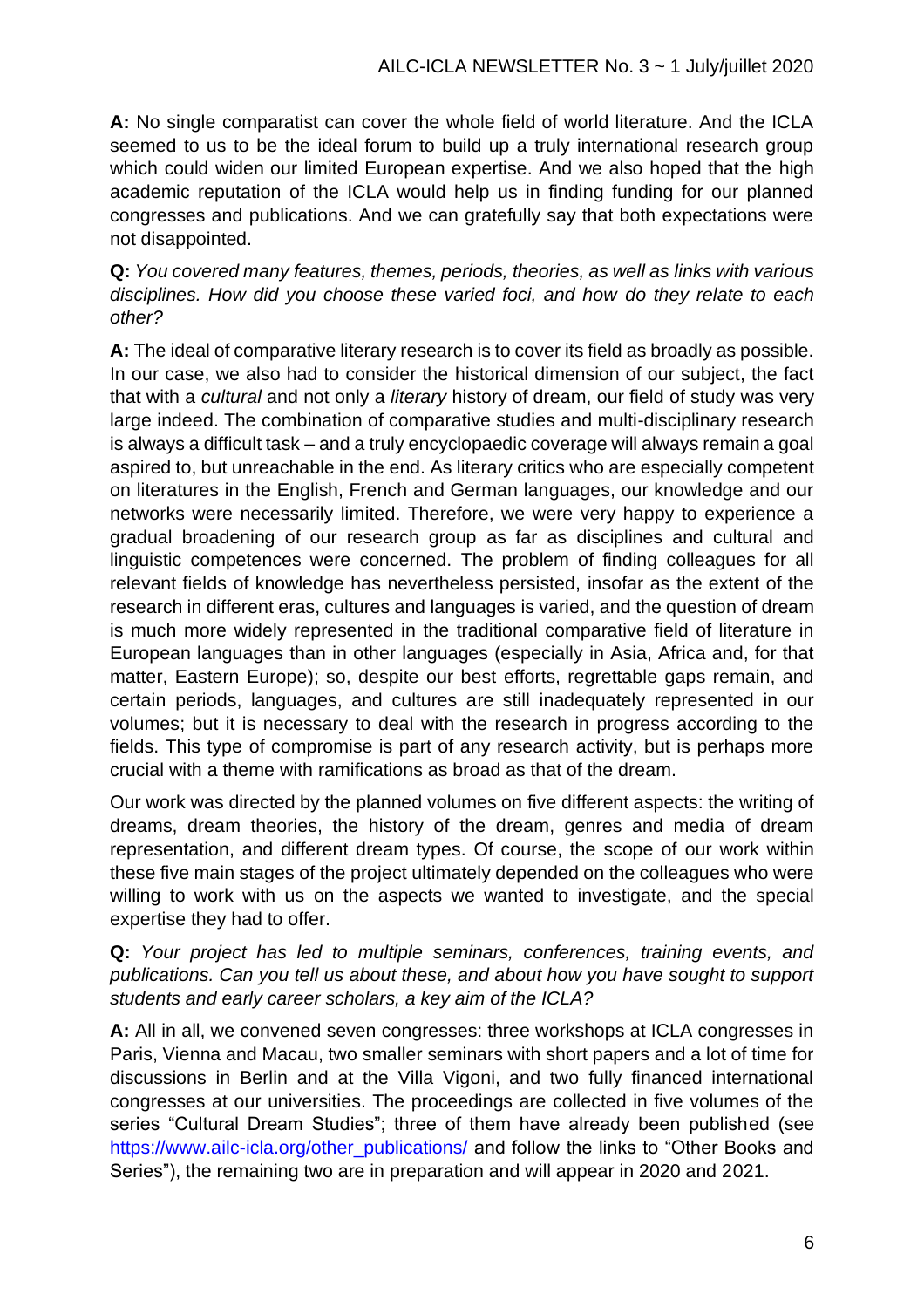An important plank of our project was the establishment of the interdisciplinary research training unit "European DreamCultures" [\(www.traumkulturen.de\)](http://www.traumkulturen.de/), a nine-year project, financed by the Deutsche Forschungsgemeinschaft and situated in Saarbrücken. This collaboration was invaluable help for us, and it allowed us to integrate a large number of doctoral students who have thus been able to give their first presentation at ICLA congresses and at our other meetings, and we are especially grateful for the way their work enriched the project.

**Q:** *One of the most impressive and extremely useful resources generated by your project is a Database of cultural and literary studies of dream.* 

**A:** Our [database](http://kulturpoetik.germanistik.uni-saarland.de/DreamCultures/research_search.php) is an ongoing attempt to collect research-work on the cultural and medial history of the dream. At the moment, it comprises about 6000 entries which have been carefully indexed and can be searched in many ways. Dream researchers from all disciplines can either suggest entries of their publications online, or, still better, send a PDF-file with all necessary bibliographical details to [manfred.engel@mx.uni](mailto:manfred.engel@mx.uni-saarland.de)[saarland.de](mailto:manfred.engel@mx.uni-saarland.de) for better indexing. We are always collecting new entries, so we would like to use this opportunity to invite scholars from all over the world to contribute entries and enrich the database further.

**Q:** *The Research Committee completed its final term in 2019, but the work is continuing: what are your next plans?*

**A:** As already mentioned, we aim at the publication of five volumes. Of the remaining two, one is almost ready for print; contributions for the second have just begun to come in. A lot of work remains to be done – the more so as we often have to solicit additional contributions to cover the thematic field as completely as possible. Our follow-up project will be the edition of a handbook for the cultural and medial history of the dream for which the international and intercultural expertise of our research group will be very helpful indeed. Indeed, if anyone who reads this is interested in the ongoing work, please do contact us: [bernard.dieterle@bluewin.ch](mailto:bernard.dieterle@bluewin.ch) or [manfred.engel@mx.uni](mailto:manfred.engel@mx.uni-saarland.de)[saarland.de.](mailto:manfred.engel@mx.uni-saarland.de)

*Professor Dieterle and Professor Engel, many thanks for telling us about the fascinating work of your Research Committee.*

*More information on the Research Committee on "Dream Cultures: Cultural and Literary History of the Dream" is available at<https://www.ailc-icla.org/dreamcultures/>*

#### **1.5 Publications**

#### *Recherche littéraire/Literary Research*

*Recherche littéraire/Literary Research* – the annual state-of-the-art journal of the International Comparative Literature Association – invites colleagues from all over the world to suggest books for review, or to volunteer a review of a book of their choice.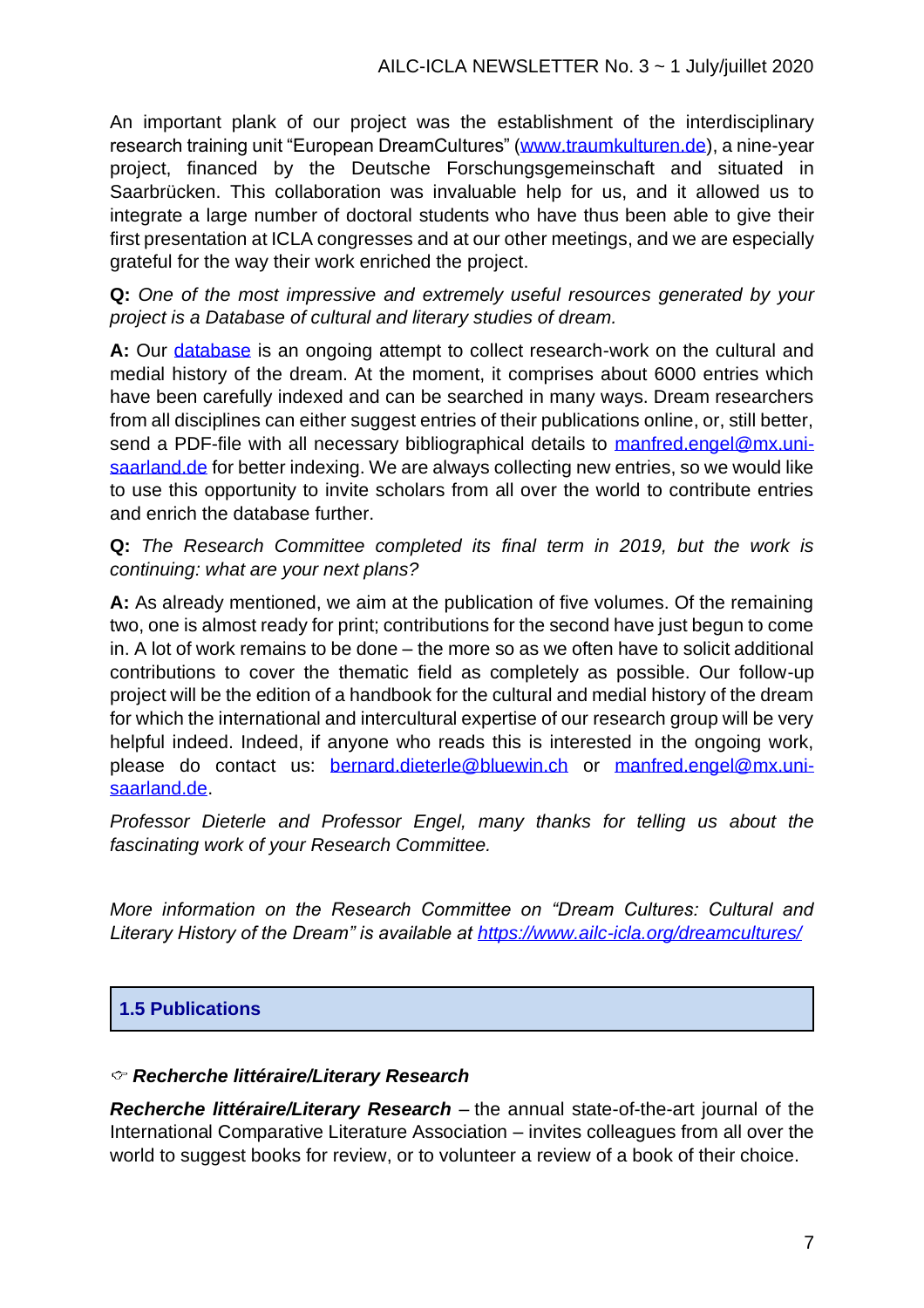Please feel free to contact the Editor of *RL/LR*, Professor Marc Maufort, on [mmaufort@ulb.ac.be.](mailto:mmaufort@ulb.ac.be)

Past issues of *RL/LR* are available for free download at: [https://www.ailc](https://www.ailc-icla.org/literary-research/)[icla.org/literary-research/.](https://www.ailc-icla.org/literary-research/)

#### **1.6 Obituary: Mario J. Valdés, 1934–2020**

*César Domínguez Prieto remembers Professor Mario J. Valdés.*



#### **In memoriam: Mario J. Valdés, 1934–2020**

"La enseñanza es mi pasión. Todo lo que he publicado ha salido de las aulas, todo"

"there is no survival as meaningful as the re-created word" (Mario J. Valdés)

Professor emeritus Mario J. Valdés, a world authority in Miguel de Unamuno, literary hermeneutics, and comparative literary history, died on April 26, 2020. He taught at the University of Toronto for around three decades.

Mario was a Mexican born in Chicago. After completing a BA in history, he started graduate studies in law, but soon decided to change to romance philology, with a minor in philosophy, and obtained in 1963 his PhD at the University of Illinois, Chicago, with a dissertation on the representation of death in Unamuno's work. One year later, his dissertation was published and became immediately a key contribution to scholarship on Unamuno, besides being praised for its scientific rigour and clear presentation of concepts of criticism. He took a professor assistantship at the University of Toronto in 1963, where he got tenure in 1967 and two years later became a full professor. In 1969 he founded with Northrop Frye a graduate programme in comparative literature, which turned in 1978 into a research centre, which Mario directed until 1983.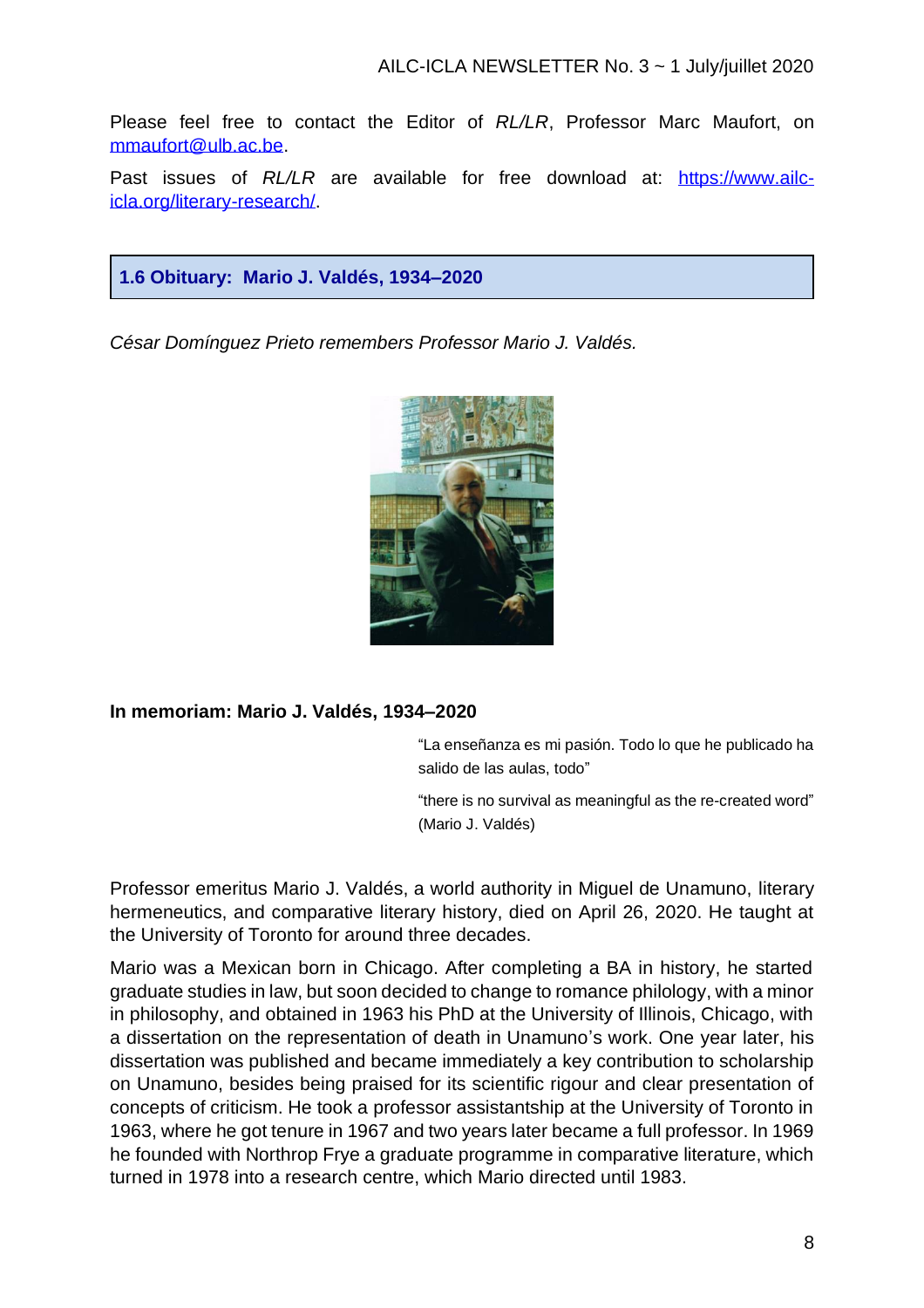Mario was president of the AILC-ICLA Coordinating Committee for Comparative Literary History in European Languages (henceforth CHLEL) between 1992 and 2000. In his own words, "Writing a comparative literary history by way of international teamwork is a revolutionary procedure in literary historiography". It was during his office when a paradigm shift was introduced, namely, space-oriented comparative literary history. Mario himself contributed to this paradigm shift both as theoretician and practitioner.

As a theoretician, Mario conceived literary history as a hypertextual network based upon what he called the "Ricoeur/Braudel model", whose aim is to capture the thickness of history. "The Ricoeur/Braudel model [...] gives us procedures for approaching complex historical conglomerates of comparative literary history. Latin American literatures, the literatures of Central European cultural centres, the literatures of East Asia, etc. are such areas of study", claimed Mario. The mention of Latin American and Central European literatures was not unwarranted, for between 1996 and 2001 Mario co-directed with Linda Hutcheon the Comparative Literary History Project, which was funded by the Social Sciences and Humanities Research Council of Canada (henceforth SSHRC) and administered by the University of Toronto. Initially, the project comprised three separate comparative literary histories, of which only the ones devoted to Latin America (under the auspices of SSHRC) and East-Central Europe (under the auspices of CHLEL) materialised.

As a practitioner, Mario co-edited with Djelal Kadir *Literary Cultures of Latin America: A Comparative History*, a three-volume set which involved over 200 collaborators from twenty-two countries. In none of the three sections of this comparative history a traditional sequence of literary periods is used. Instead, alternative temporal frameworks are explored concerning what Mario called "frame" (human geography, economics and sociology as material conditions for literary cultures), "synopsis" (the network of routes for literary circulation) and "narrative" (writers and works as milestones of literary culture). Frame, synopsis and narrative find their equivalences in Fernand Braudel's social temporalities (*longue*, *moyenne* and *courte durée*) so that *Literary Cultures of Latin America* is enunciated three times as opposed to the mythical time-space of omniscient literary histories. It was through this procedure that Mario materialised one of his central theoretical tenets, namely, "a comparative literary history would have to acknowledge the epistemological limitations that its hermeneutic situation creates: each historian will be situated as a real person living in a linguistic and cultural community, and it is from that specific position that he/she can engage what phenomenologists call the horizon of the past".

Though Mario retired in 1999, he went on creating a productive atmosphere for new projects and mentoring students and younger colleagues. One such project under his intellectual influence was *A Comparative History of Literatures in the Iberian Peninsula*. Mario made an immense mark on comparative literary history. His impact will live on for many years.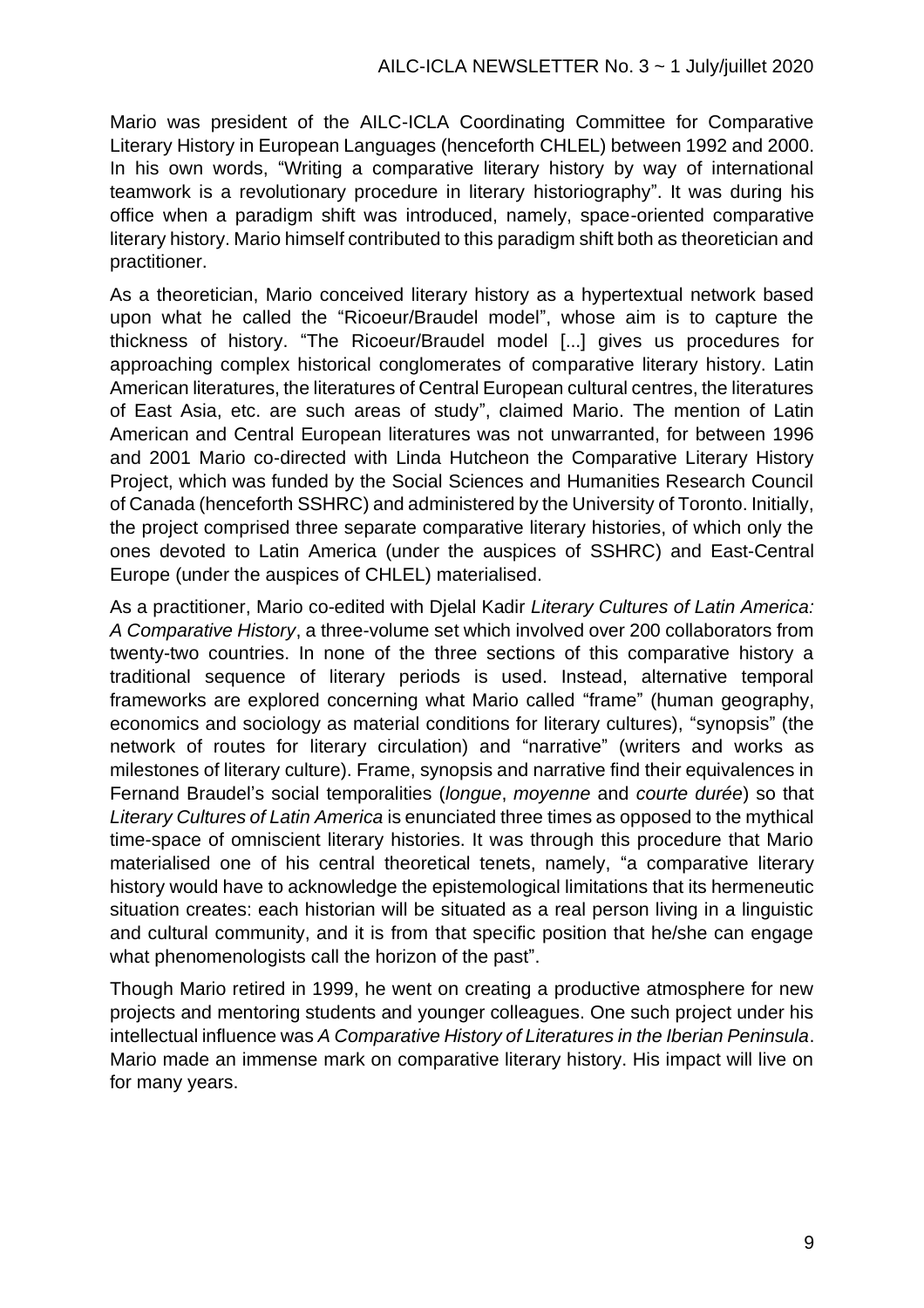## **2. News from our Members**

#### **2.1 Calls for Papers, conferences and seminar participation**

#### **Call for Participation: Panel "Ecological turn in translatology",** *International Association for Translation and Intercultural Studies Conference***, Barcelona, 2021**

Convenor of the Panel "Ecological turn in translatology" is Rindon Kundu (Sri Sri University, India). The Panel welcomes research on any of the following keywords: Darwinian evolution, biological, eco-environment, natural selection, survival, organic, ecological, translatology.

Conference Announcement: [https://www.iatis.org/index.php/7th-conference](https://www.iatis.org/index.php/7th-conference-barcelona-2021)[barcelona-2021](https://www.iatis.org/index.php/7th-conference-barcelona-2021)

Information on Panel: [https://www.iatis.org/index.php/7th-conference-barcelona-](https://www.iatis.org/index.php/7th-conference-barcelona-2021/item/2242-panels#P19)[2021/item/2242-panels#P19](https://www.iatis.org/index.php/7th-conference-barcelona-2021/item/2242-panels#P19)

Submission details: [https://www.iatis.org/index.php/7th-conference-barcelona-](https://www.iatis.org/index.php/7th-conference-barcelona-2021/item/2078-conference-presentations-formats)[2021/item/2078-conference-presentations-formats](https://www.iatis.org/index.php/7th-conference-barcelona-2021/item/2078-conference-presentations-formats)

Or email [rindon86@gmail.com](mailto:rindon86@gmail.com)

**Deadline for abstracts**: 15 September 2020.

#### **Call for Participation:** *Bodies Matter***, Leiden University Centre for the Arts in Society, 15-16 April 2021**

~

Leiden University Centre for the Arts in Society (LUCAS) will host "Bodies Matter", a two-day conference on histories and theories of the body. We invite proposals for 20 minute individual papers and complete panels of 3 presentations. Each presentation will be followed by a Q&A session.

Since global antiquity, conceptions of the body have played a central role in culture and society. From physical figures to political metaphors, objects of analysis to sources of value, bodies take multiple forms. They ground emotions, desires and identities, and are inflected by technology. They connect to histories of place and space, both online and offline, and are framed by political, environmental, spiritual, and other discourses. All too often, conceptions of the body have been to delimit or exclude bodies deemed "other" for reasons of race, gender, class or other markers of identity. Never isolated, bodies are also arranged into larger units, from cultural groups to nation states. Thinking through the body not only reshapes our body of knowledge, it also moves us to rethink our lives, together and apart, during unprecedented political, ecological and health crises.

The Conference Committee encourages participation from a diverse range of researchers across the humanities and social sciences. The conference will feature keynote lectures by Dr Elleke Boehmer, Professor of World Literature in English,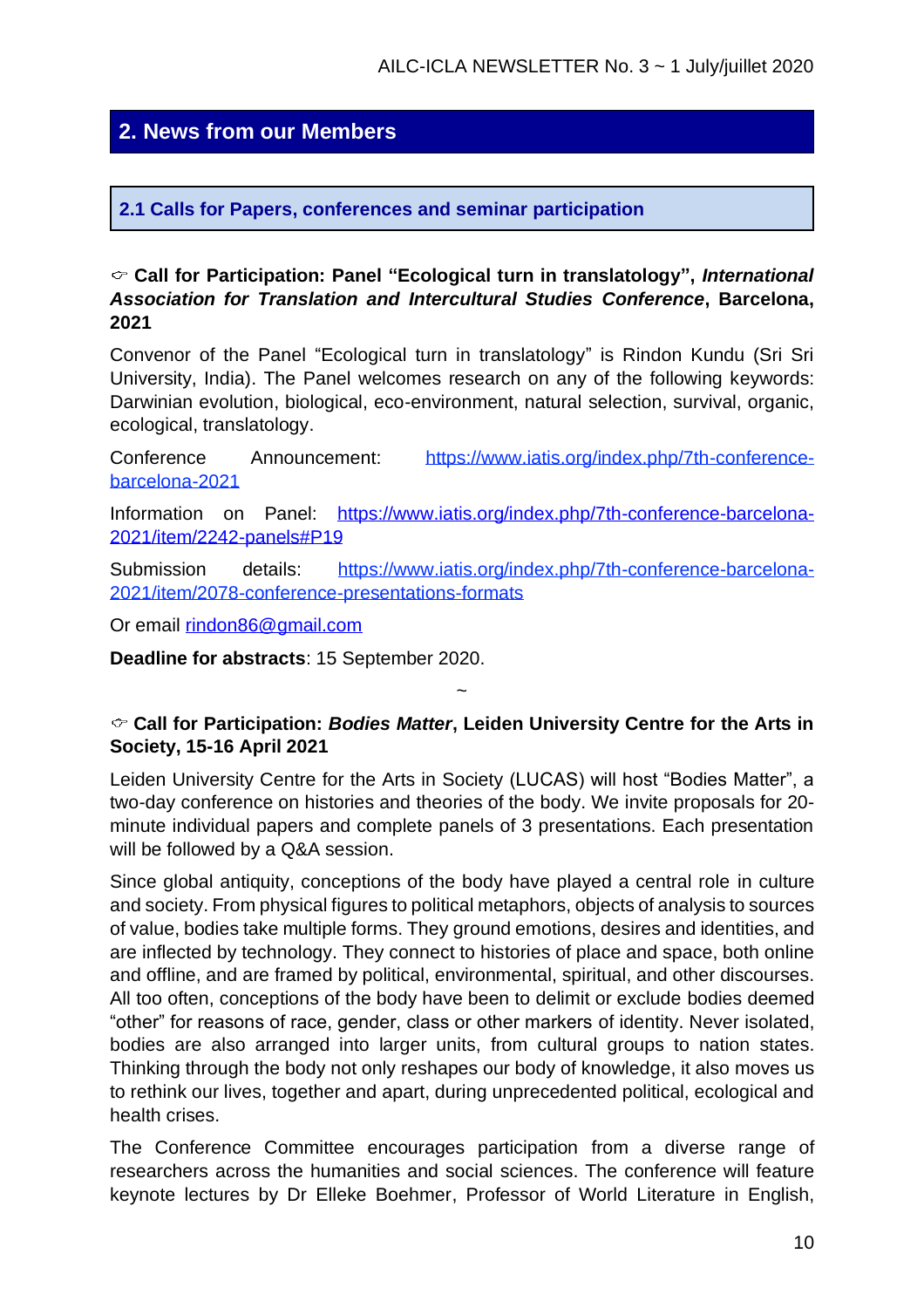University of Oxford and Dr Willemijn Ruberg, Associate Professor in Cultural History, Universiteit Utrecht. Final remarks and a concluding session will be supervised by Dr Frans-Willem Korsten, Senior University Lecturer at LUCAS.

If you have any queries, please do not hesitate to contact us on: bodiesmatterleidenconference@gmail.com

For more information, please see the call for papers: [https://www.staff.universiteitleiden.nl/binaries/content/assets/geesteswetenschappen/](https://www.staff.universiteitleiden.nl/binaries/content/assets/geesteswetenschappen/lucas/bodiesmatterconferencecfp.pdf) [lucas/bodiesmatterconferencecfp.pdf](https://www.staff.universiteitleiden.nl/binaries/content/assets/geesteswetenschappen/lucas/bodiesmatterconferencecfp.pdf)

Link to the event page of the conference: [https://www.staff.universiteitleiden.nl/events/2020/07/lucas-conference-bodies](https://www.staff.universiteitleiden.nl/events/2020/07/lucas-conference-bodies-matter-2021?cf=humanities)[matter-2021?cf=humanities](https://www.staff.universiteitleiden.nl/events/2020/07/lucas-conference-bodies-matter-2021?cf=humanities)

**Deadline for proposals**: 31 August 2020.

**2.2 Reports from conferences, seminars, workshops and events**

#### **Report from webinar: online workshop titled "ASK WHAT YOU CAN DO", Comparative Literature and India Studies department of the English and Foreign Languages University, Hyderabad**

On June 7th 2020, the Comparative Literature and India Studies department of the English and Foreign Languages University, Hyderabad, hosted an online workshop titled "ASK WHAT YOU CAN DO" which aimed to explore the different ways in which students from across the country could invest their time and extend their services to young people affected by the trauma and instability in educational and home environments due to COVID-19. The facilitators of this online workshop were the Comparative Literature Social Outreach Collective, located in the department at EFLU, Hyderabad, in association with Beyond Four Walls Initiative whose members Koyelia Raha, Shreshtha Ganguly, Sanchari Chakraborty and Smita Dutta are former students of Comparative Literature now working in the social sector on gender relations and education, across India. The idea emerged from the conviction that our discipline equips us to reach out across institutional and social differences and distances and its practitioners can move beyond the four walls of academia to realise the social responsibility of helping those in need, especially students who have been disconnected from formal education due to the pandemic. The organisers and participants united in the need to form alliances with organisations working in non formal and rural education, rehabilitation and relief, to make an impact on those whom we have hitherto not "noticed" in our immediate communities. The workshop provided a dynamic resource base of volunteering opportunities in relief, health and education across the country. The discussions focussed on a wide range of topics – from the reality of online classes against the digital divide between cities and areas without stable internet connections, to the household where people are locked down with their abusers. With interactive exercises, the participants shared their views and attempted to prepare a plan of action for the future. Social media platforms have been set up to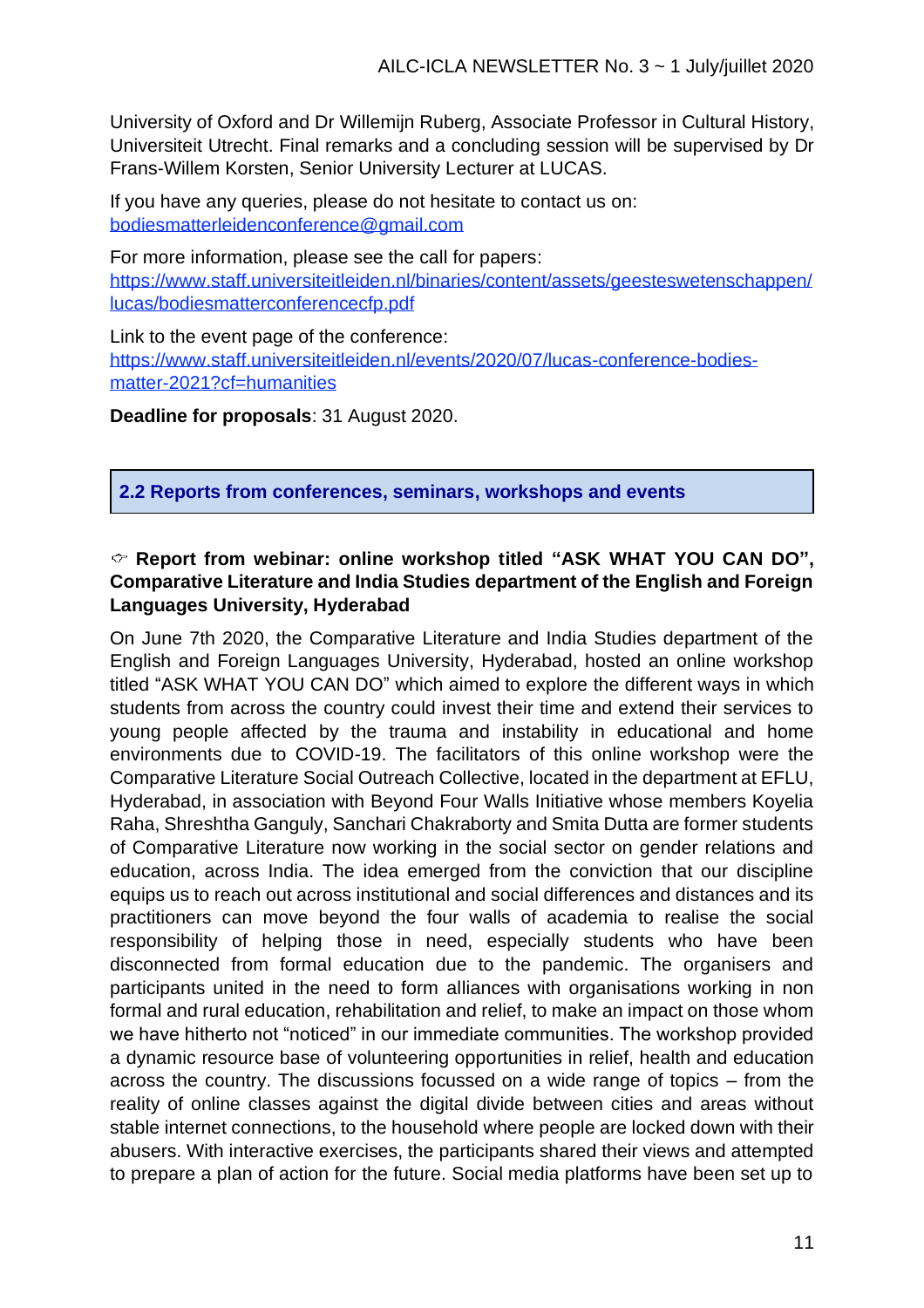record our work and interactions, and fledgling initiatives are being organised. The recorded proceedings and the opportunities resource list are available.

For further information see:

1. a google drive folder, with a list of organizations along with their details, that you can go through to apply for an internship:

[https://drive.google.com/drive/folders/1t\\_0r-LOJTs8zuU\\_RnOS\\_ZSLnI72GrEU2](https://drive.google.com/drive/folders/1t_0r-LOJTs8zuU_RnOS_ZSLnI72GrEU2)

2. our Facebook event page with a recording of the webinar: <https://www.facebook.com/groups/725817191321800/?ref=share>

#### **2.3 Publications: Calls for contributions and recently published**

#### **Call for contributions: Reflections on Culture in the Age of [Confinement](https://bcla.org/culture-and-confinement/) (webpage)**

The British Comparative Literature Association (BCLA) would like to invite members, followers of the website, and specialists in Comparative Literature and Translation, to contribute reflections of 1,000–1,500 words in length for dissemination via the Reflections on Culture in the Age of Confinement section of the BCLA website. To reflect the nature of our discipline, and to encourage the principle of global collaboration at this time, written pieces may be composed in any language.

Links to relevant articles, books, historical material and images in the public domain, with translations or commentaries on these for the Resource Bank and Gallery will also be welcome.

The page is intended as a hub and repository for all with an academic and intellectual interest in Comparative Literature, national and international, to collaborate and engage with the unprecedented times the world is presently living through, which will mark society and culture for decades to come. In the process, it is hoped that we may all reflect on the purpose of Comparative Literature and what it means to pursue comparative approaches to culture in the age of confinement.

There is no deadline for the submission of any text, image or other resource.

Find the website here: https://bcla.org/culture-and-quarantine/

#### **Call for contributions:** *International Comparative Literature***, journal of the Chinese Comparative Literature Association**

~

*International Comparative Literature* (ICL) is seeking papers on subjects including but not limited to comparative literature, comparative poetics, and comparative culture.

ICL is one of the official journals of the Chinese Comparative Literature Association. It is a quarterly (February, May, August and November 28th), bilingual (Chinese and English) publication edited by the Research Center for Comparative Literature and World Literature at Shanghai Normal University, a Chinese National Key Discipline. The journal publishes original research papers, general reviews, and book reviews of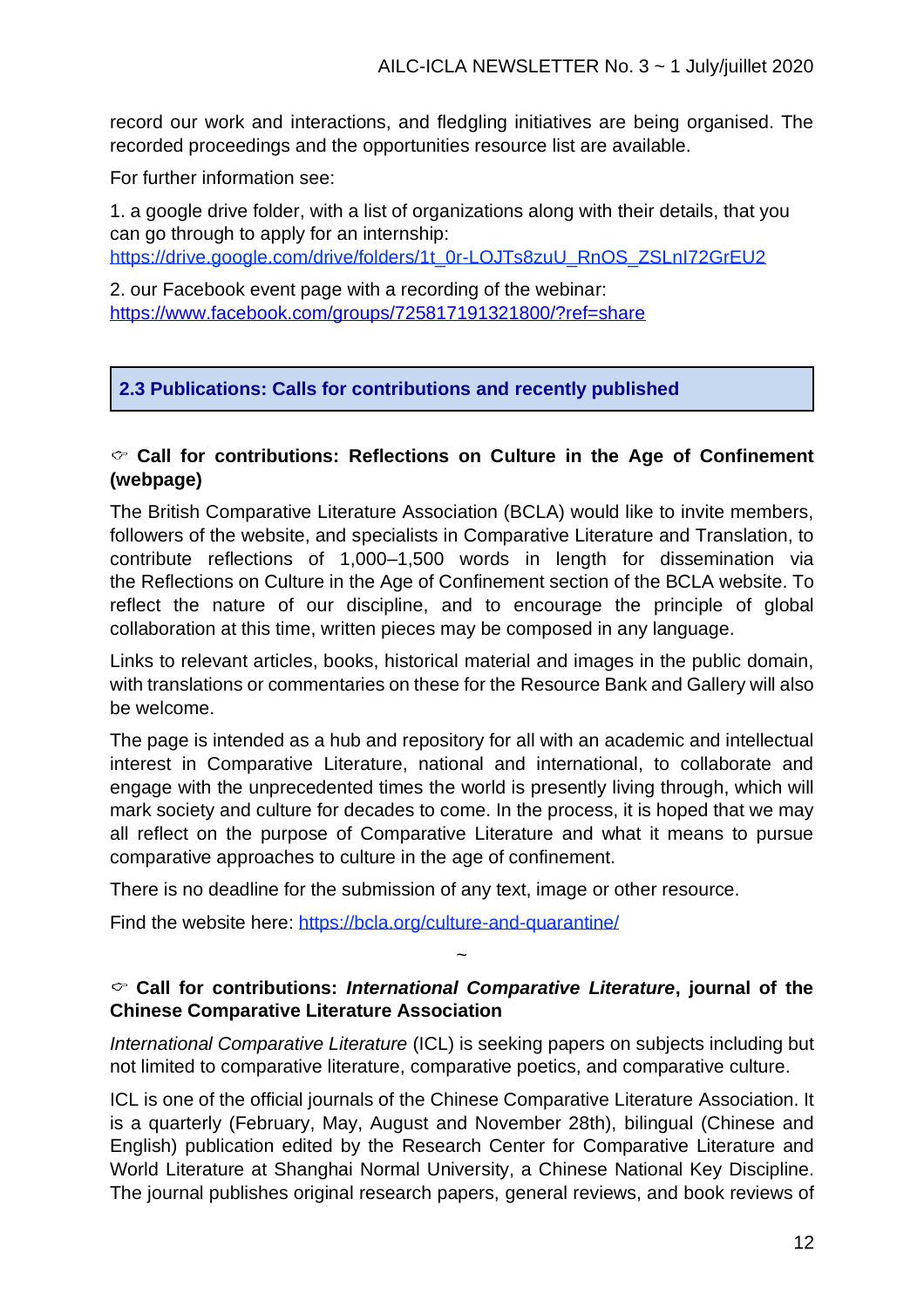comparative literature, comparative poetics, and comparative culture. It is distributed throughout China and abroad.

The journal accepts articles and book reviews written in Chinese or English.

Official website of the journal: <https://icl.shnu.edu.cn/gjbjwxen/ch/index.aspx>

For the 2019 Journal Catalogue, please go to: <https://mp.weixin.qq.com/s/UJ5CpWOmyxCVbk15hJAESw>

For the 2020 Journal Catalogue (Issue 1), please go to: [https://mp.weixin.qq.com/s/nSyDw\\_EI39NNi4WqdMdB9A](https://mp.weixin.qq.com/s/nSyDw_EI39NNi4WqdMdB9A)

Email: [icl2018@163.com](https://box5902.bluehost.com:2096/cpsess5229719498/3rdparty/squirrelmail/src/compose.php?send_to=icl2018%40163.com)

#### **Call for contributions:** *Sāhitya***, Webjournal of the Comparative Literature Association of India**

~

We invite the submission of papers for our next open issue of *Sāhitya* (ISSN: 2249- 6416), a peer-reviewed, open access web-journal of the Comparative Literature Association of India. We are inviting essays related to any aspect of Comparative Literature for the open issue, Vol. No. 9, 2020. We are welcoming contributions that enrich our understanding of the need for a holistic and inclusive approach to literature and culture as well as essays that respond to current developments in our field at the national or international level and explore the network of influence, reception and impact that shapes individual literatures, but which often lies unrecognised in our literary culture. Contributors may submit essays, translations and reviews of books and journals related to Comparative Literature for publication.

For further details see: http://clai.in/journal.html

Paper proposals are to be submitted to [claikolkata@gmail.com](mailto:claikolkata@gmail.com)

**Deadline for contributions:** 30 September 2020

#### **Call for contributions:** *Belas Infiéis***, journal of the Graduate Program in Translation Studies of the University of Brasilia, Brazil**

~

An issue on "Translation in times of plague and confinement".

Translation in times of plague takes on several meanings: translation of feelings, translation of oneself in the process of adaptation to the so-called "new normal" (here is another unusual expression!), if there has ever been a normal before COVID-19; interlanguage translation to inform people about ways of preventing the spread of the virus, among other ways of transiting through cultures and languages.

*Belas Infiéis*, a scientific journal of the Graduate Program in Translation Studies of the University of Brasilia, Brazil, invites interpreters, translators, researchers, professors and translation scholars to reflect on these times of plague and confinement, sending collaborations on the following topics: Translating Brazil to the world, authoritarianism, censorship and translation, Literature of the confined, confinement and native peoples, Sign language interpreters around the world and in Brazil, Translation and gender.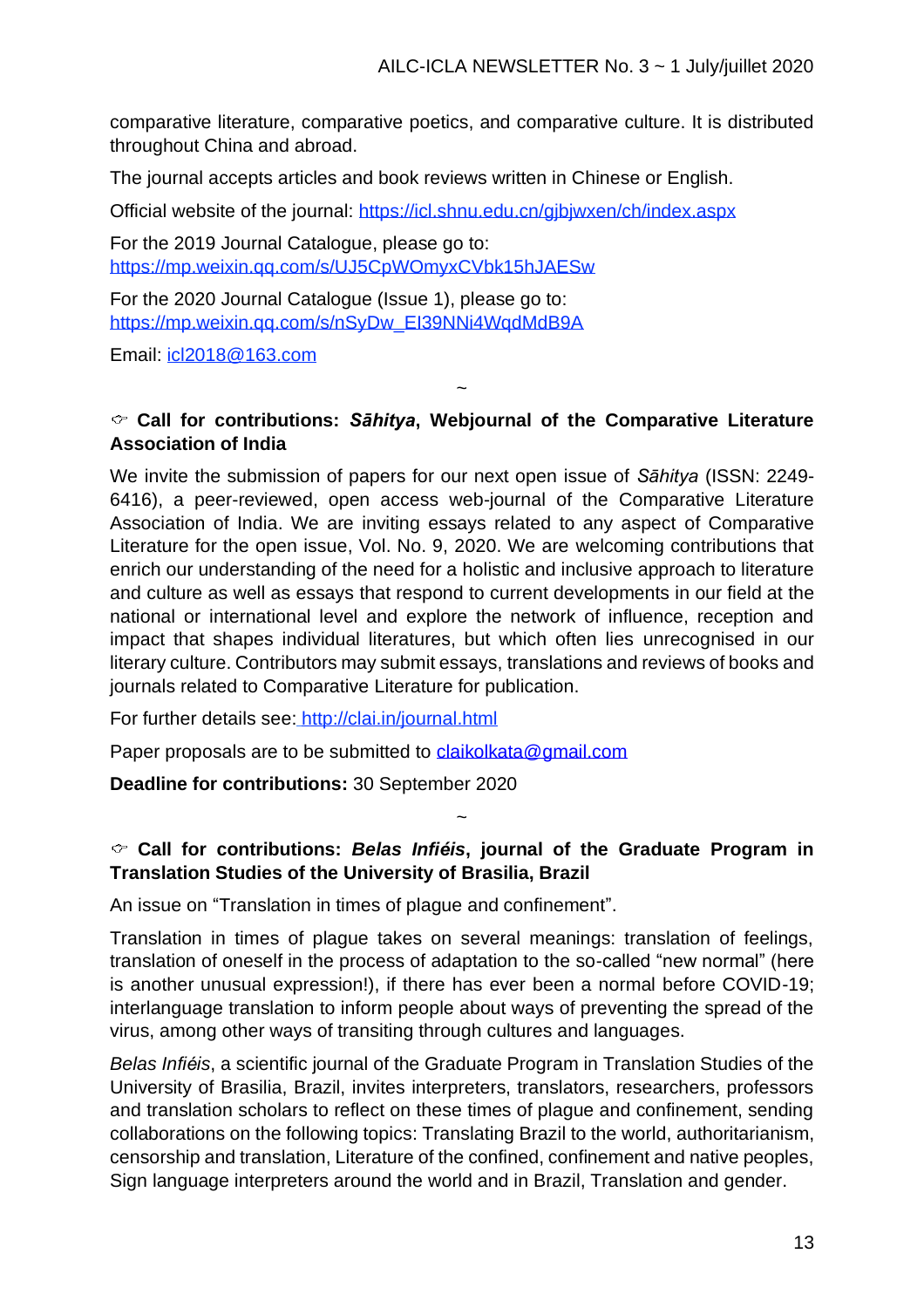For further details see:<https://periodicos.unb.br/index.php/belasinfieis/index>

**Deadline for contributions:** 10 August 2020

#### **Just published: Francesca Medaglia,** *Autore/personaggio: interferenze, complicazioni e scambi di ruolo. Autori e personaggi complessi nella contemporaneità letteraria e transmediale* (Rome: Lithos, 2020)

~

This book explores the way the traditional barrier between author and character is broken down in fictional and transmedial texts, and how this process affects narration. Bearing in mind the well-known concept of "the death of the author" and that the character's role in fiction has changed over time, this analysis investigates narrative complexity within literature and transmediality. By comparing a corpus of mainly modern and contemporary fictional texts, this book aims to offer an alternative to traditional investigative tools. Examining the author's interference in the lives of their characters has often yielded interesting – as well as unforeseen and markedly ironic – results. On the one hand, these results demystify the traditional idea that equates real life with the character's fictional world. On the other, it highlights the underlying paradox that conceives of a character as a real person. As for the investigation of transmedial texts, the tools that have been applied by film and television studies scholars over the last two decades appear to be too closely linked to theoretical frameworks focusing mainly on society and mass-media and therefore seem inadequate to the purpose of this study. Hence, the approach used here relies on existing frameworks developed within literary criticism and comparative studies. This has allowed for a detailed analysis of transmedial paratextual elements, an essential part of fictional texts and their forms. These elements are instrumental to the dissemination of a complex narrative model that restricts the resulting outcome to the purely literary sphere. For both fictional and transmedial texts, this study manages to unveil the functions and interferences of actantial roles, which prove to be extremely important from a theoretical and literary standpoint.

For more information: [https://www.lithos-libri.it/product/autore-personaggio](https://www.lithos-libri.it/product/autore-personaggio-interferenze-complicazioni-e-scambi-di-ruolo-francesca-medaglia/)[interferenze-complicazioni-e-scambi-di-ruolo-francesca-medaglia/](https://www.lithos-libri.it/product/autore-personaggio-interferenze-complicazioni-e-scambi-di-ruolo-francesca-medaglia/)

#### **Just published: Teresa Botelho, Miguel Ramalhete Gomes, José Eduardo Reis (eds.),** *Utopian Foodways: Critical Essays* (Porto: U. Porto Press, 2019)

~

The essays in *Utopian Foodways: Critical Essays* explore utopian modes of socialization around food, evincing a multidisciplinary perspective by articulating the areas of Food Studies and Utopian Studies. This volume is a direct result of the project *ALIMENTOPIA / Utopia, Food and Future: Utopian Thinking and the Construction of Inclusive Societies – A Contribution of the Humanities*, based at the University of Porto, Portugal, which brought together a number of specialists from fields such as Literature, Culture, Philosophy, Anthropology, Linguistics, Nutrition Sciences, and Psychiatry to address issues of inclusion, development, and sustainability in the intersection of Utopian Studies with Food Studies. Adopting as terminology and structural principle a series of utopian questions, devised by Lyman Tower Sargent, on the social roles and uses of food in utopian or science fiction, the collection goes on to focus on utopias,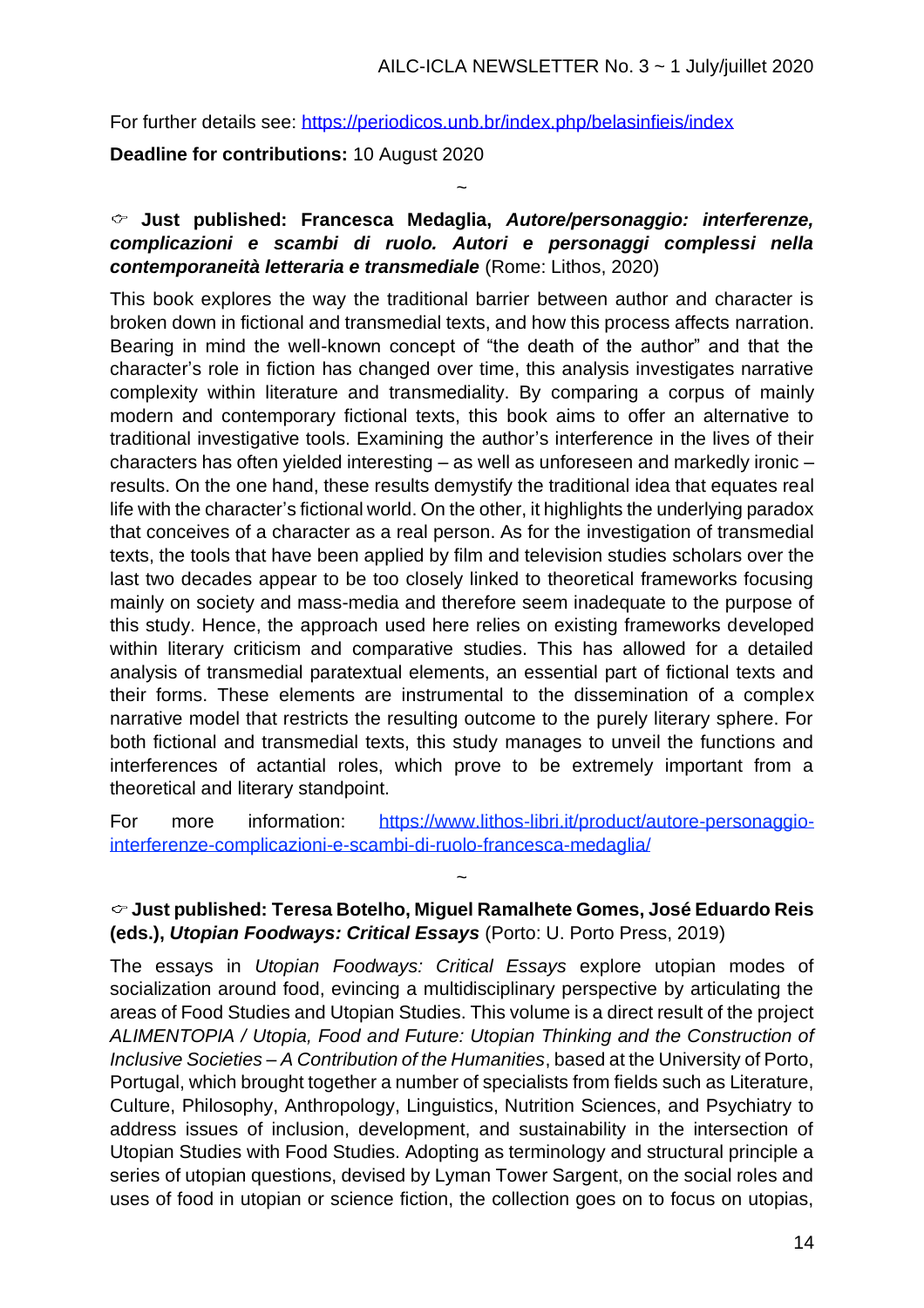science fiction, climate change fiction, horror fiction, as well as mystical visions, essays and non-fiction in general, by authors such as Margaret Atwood, Ursula K. Le Guin, Joanna Russ, Colum McCann, Wendell Berry, Henry Salt, Agostinho da Silva, Cyrano de Bergerac, Juana de la Cruz, and others. Topics include: ethics and utopian diets, with an emphasis on vegetarianism and animal rights; ecological crisis; the role of spatial organization in facilitating or impeding intercultural conversations; scarcity and abundance, for instance in terms of gender and class; forms of sociability; food disorders and transgressions; and the aesthetics of food. Through a series of generalizable case studies, in which utopias and utopianism figure as methodology and concrete thought experiments, this collection aims to contribute to a discussion about future food which is not only current but is becoming increasingly urgent.

An E-book version of Utopian Foodways: Critical Essays can be found here: <https://ler.letras.up.pt/uploads/ficheiros/17901.pdf>

**Just published: Marko Juvan,** *[Worlding a Peripheral Literature](https://www.palgrave.com/jp/book/9789813294042#aboutBook)* (Singapore: Palgrave Macmillan, 2019)

~

Bringing together the analyses of the literary world-system, translation studies, and the research of European cultural nationalism, this book contests the view that texts can be attributed global importance irrespective of their origin, language, and position in the international book market. Focusing on Slovenian literature, almost unknown to world literature studies, this book addresses world literature's canonical function in the nineteenth-century process of establishing European letters as national literatures. Aware of their dependence on imperial powers, (semi)peripheral national movements sought international recognition through, among other things, the newly invented figure of the national poet. Writers central to dependent national communities were canonized to represent their respective cultures to the norm-giving Other – the emerging world literary canon and its aesthetic ideology. Hence, national literatures asserted their linguo-cultural individuality through the process of worlding; that is, by their positioning in the international literary world informed by the supposed universality of the aesthetic.

The book and individual chapters are accessible at: https://link.springer.com/book/10.1007/978-981-32-9405-9#toc

**Just published: Sieghild Bogumil-Notz,** *Paul Celan: Die fortschreitende Erschließung der Wirklichkeit beim Schreiben* [The Progressive Discovery of the Reality by Writing] (Hildesheim: Olms Weidmann, 2020)

~

Paul Celan is one of the few German-speaking authors of the 20th century with world literary significance. The articles in this volume of documents document the scientific debate that Celan specialist Sieghild Bogumil-Notz has had over four decades with the work of the poet. They devote themselves to all of Celan's creative phases on the basis of a clear change of perspective in access to his poetry. The arrangement of the essays breaks through the chronology of their publications in order to illustrate the methodological principle of the concrete metonymic reading they have developed.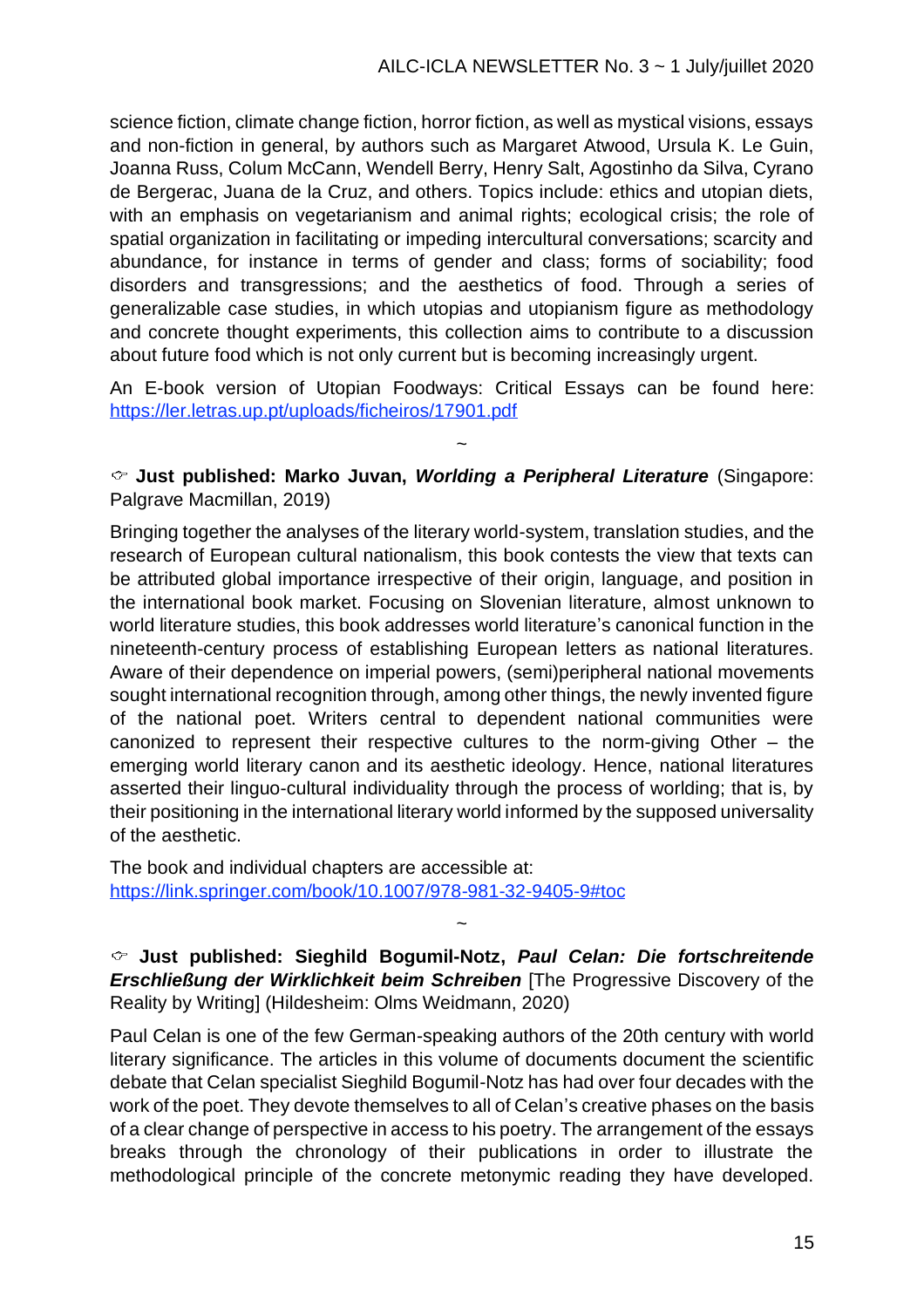Through this, the innovative peculiarity of the poetic, poetic-theoretical and literaryhistorical location of Paul Celans becomes more apparent to the reader.

Some of the contributions focus on the comparative perspective. They focus on Paul Celan's relationship with Mallarmé and his contemporaries Jacques Dupin and André du Bouchet, as well as his work as a translator. The anthology also presents two of the most important post-war French poets who were hardly known in Germany at the time. He also classified Paul Celan's poetry in the tradition of modern and surrounding contemporary poetry.

For further details see: <http://www.olms.de/search/Detail.aspx?pr=2009798>

#### **2.4 Research Projects**

#### **African Language Folktale Project**

The Princeton Ethiopian Miracles of Mary digital humanities project (PEMM) is a comprehensive resource for the African language miracle stories written about the Virgin Mary in Ethiopia between 1400 and the present. Most of these miracle stories appear in the Ethiopian compilation text called Täˀammərä Maryam (Miracles of Mary).

PEMM collects information about these miracle tales to enable better scholarship on their contents across regions, languages, and time. The project is aimed at creating a resource for all scholars and to the Ethiopian Orthodox Church community, providing Ethiopians with better access to their patrimony, and raising general awareness about the beauty, breadth, and variety of these vital works of early African literature.

If you are interested in learning more about the project and/or would like to contribute your knowledge to it, please see: [https://wendybelcher.com/african](https://wendybelcher.com/african-literature/pemmproject/)[literature/pemmproject/](https://wendybelcher.com/african-literature/pemmproject/)

or email the principal investigator, Wendy Laura Belcher: whelcher@princeton.edu.

#### **2.5 Prizes and Awards**

**Sangjin Park** (Mano College of Liberal Arts, Busan University of Foreign Studies and member of the AILC-ICLA Executive Council) has been awarded the **Premio Flaiano di Italianistica – La cultura italiana nel mondo 2020** for his book on *The Divine Comedy: Dante's Spoken Epic***.** Many congratulations!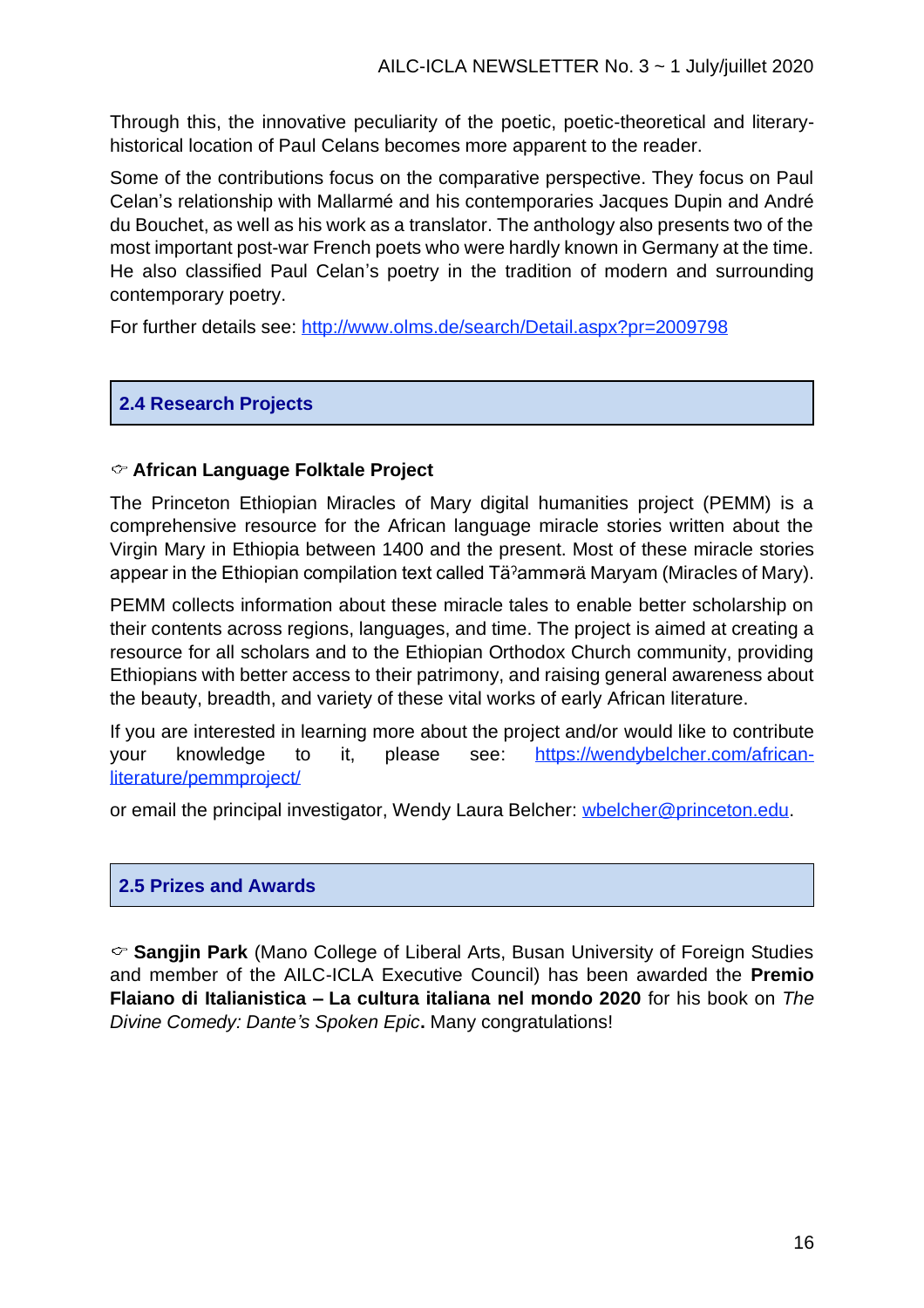#### **1. Annonces de l'AILC- ICLA**

#### **1.1 Un message de notre Présidente**

Chère communauté AILC-ICLA,

Beaucoup de choses se sont passées dans le monde depuis le moi de mai. La pandémie est toujours très présente chez nous, avec beaucoup trop de personnes souffrantes et beaucoup trop mourantes, en particulier parmi les populations défavorisées. De grands mouvements pour la justice sociale sont également apparus dans plusieurs pays, transformant souvent le paysage éducatif et existentiel. En ces temps difficiles, l'AILC-ICLA reste attachée à l'importance des sciences humaines et à notre devoir de promouvoir le svoir, la compréhension entre les peuples et la justice.

Dans cet esprit, l'AILC-ICLA va de l'avant avec des projets de conférences à venir pour partager les recherches récentes (une réunion pour les chercheurs en début de carrière à Princeton en juin 2021 et le Congrès triennal AILC-ICLA à Tbilissi, Géorgie en juillet 2022). Au niveau de notre organisation, nous continuons à travailler vers une plus grande transparence institutionnelle. La professeure Kathleen Komar, présidente du Comité des structures, a récemment ajouté deux collègues à son important comité consultatif : le professeur Hans-Joachim Backe et le professeur Sungwon Cho. Nous sommes reconnaissants de leur collaboration et de leurs conseils alors que l'AILC-ICLA se charge de mettre à jour les statuts et procédures afin que notre structure institutionnelle et nos projets variés deviennent de plus en plus clairs et accessibles.

Je suis également ravi ed'annoncer la nouvelle section du bulletin « Pleins feux sur... » et son entrevue avec les professeurs Bernard Dieterle et Manfred Engel, coprésidents du comité de recherche « Cultures du rêve : histoire culturelle et littéraire du rêve ». Ce comité de recherche à durée limitée a organisé plusieurs colloques, produit une base de données et un certain nombre de publications importantes, agissant tout au long avec des chercheurs en début de carrière ainsi que des universitaires chevronnés. Les prochains bulletins offriront d'autres « aperçus privilégiés » de nos comités de recherche et comités administratifs afin que les lecteurs puissent mieux comprendre le travail de l'AILC-ICLA et la manière de s'y impliquer. Notre réunion annuelle du Comité exécutif, initialement prévue pour coïncider avec le Colloque sur la littérature, les arts et les médias à L'Aquila, en Italie, à la fin de juin, a été reportée à janvier 2021. Bien que la plupart des points de l'ordre du jour ne soient adressés qu'alors, d'autres seront discutés virtuellement dans les semaines à venir. Nous vous tiendrons au courant de toutes les décisions importantes dans le prochain bulletin d'information ainsi que sur notre site Web.

Permettez-moi de noter en terminant l'hommage au professeur Mario J. Valdés, écrit par César Domínguez et inclus dans cette Newsletter. Le professeur Valdés, décédé au printemps dernier, restera longtemps dans les mémoires non seulement comme un historien littéraire révolutionnaire et un expert des cultures littéraires latinoaméricaines, mais aussi comme un enseignant dévoué à l'Université de Toronto, un collègue de confiance et président du comité permanent de l'AILC sur l'Histoire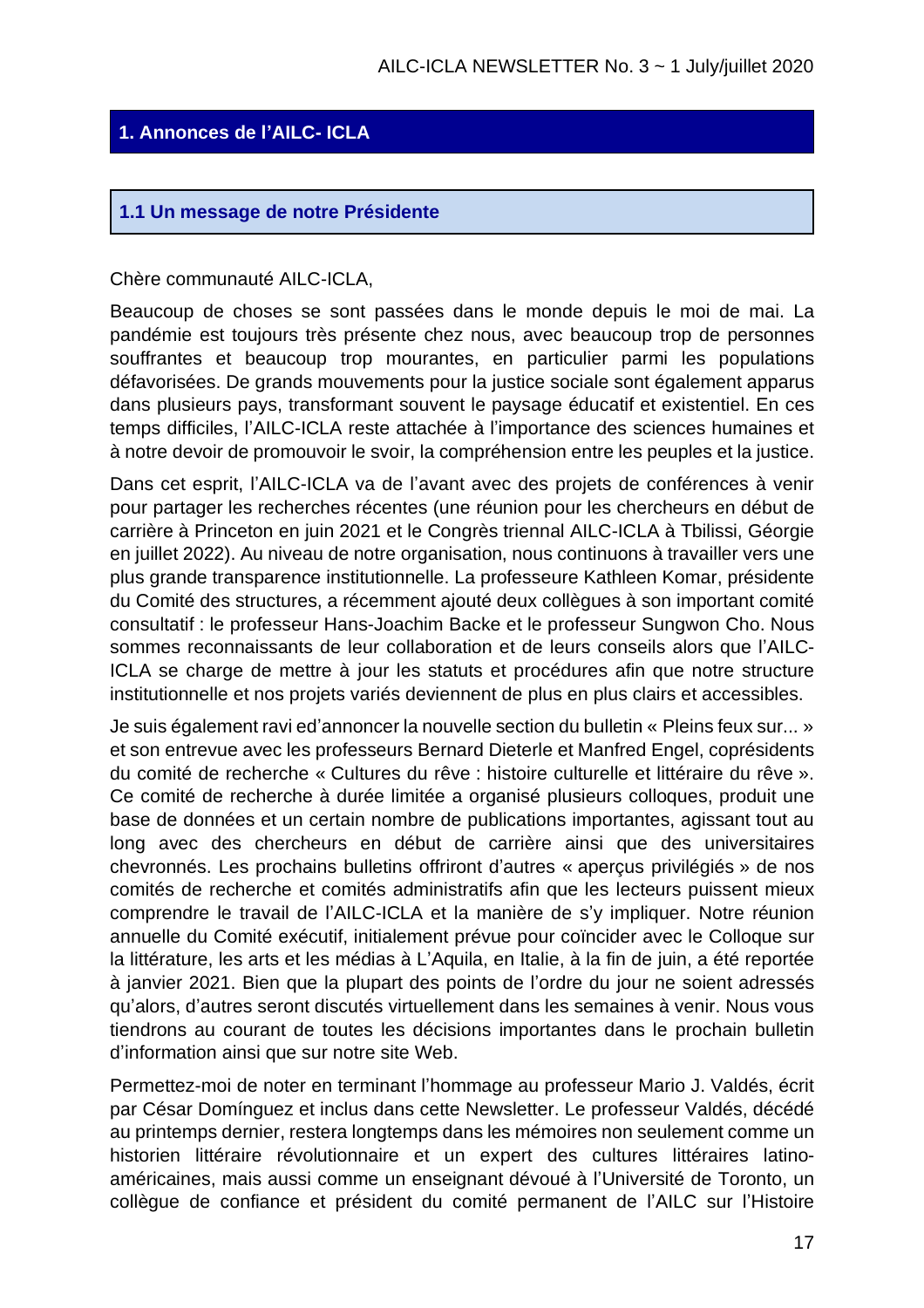comparée des littératures en langue européennes et un mentor infatigable pour les étudiants et les jeunes collègues.

J'espère que vous lirez cet hommage qui s'inspire ainsi que les descriptions des événements à venir, publications et avis de nos membres. Veuillez rester en contact et partager vos réflexions sur l'étude de la littérature comparée dans le contexte mondial et sur les façons dont l'AILC-ICLA pourrait vous servir, vous individuellement et la profession en générale, plus efficacement.

Mes salutations chaleureuses,

Sandra

Sandra Bermann Professeur de la Chaire Cotsen en sciences humaines Professeur de littérature comparée Université de Princeton, États-Unis Président, AILC-ICLA (2019-22)

**1.2 Congrès triennial et conférences de l'AILC-ICLA**

#### **XXIIIe Congrès international triennal de l'Association Internationale de Littérature Comparée: « Ré-imaginer les littératures du monde: mondial et local, modèles dominants et marges »**

Les modalités de l'organisation de notre XXIIIe Congrès international triennal, « Réimaginer les littératures du monde : mondial et local, modèles dominants et marges » **(Tbilissi, Géorgie, 25-30 juillet 2022)** sont déjà en bonne voie.

L'Université d'État Ivane Javakhishvili Tbilissi (TSU), le Shota Rustaveli Institut de Literature Géorgienne de la TSU, et l'Association Georgienne de Littérature Comparée (GCLA) sont responsables pour l'organisation du Congrès. Le professeur George Sharvashidze, recteur de la TSU, et la professeure Irma Ratiani, directrice de l'Institut Shota Rustaveli de Littérature Géorgienne et honorable présidente de la GCLA, gèrent le comité organisateur.

#### **Colloque AILC-ICLA pour les chercheurs en début de carrière sur « L'édition à l'échelle mondiale et la création de mondes littéraires : médias, migration et traduction »**

~

L'organisation du colloque consacré aux chercheurs en début de carrière se poursuit. Ce colloque qui aura lieu à l'**Université de Princeton**, du **3 au 6 juin 2021**, sur le sujet : « L'édition à l'échelle mondiale et la création de mondes littéraires : médias, migration et traduction », est soutenue, entre autres, par l'AILC-ICLA, PIIRS Fung Global Fellows Program, les presses universitaires de Princeton.

Organisée par Christie Henry (Directrice, PUP), Paulo Horta (NYU Abu Dhabi) et Sandie Bermann (Présidente de l'AILC-ICLA), ainsi que plusieurs autres collègues de Princeton, PUP et de l'AILC, ce colloque innovant abordera des questions théoriques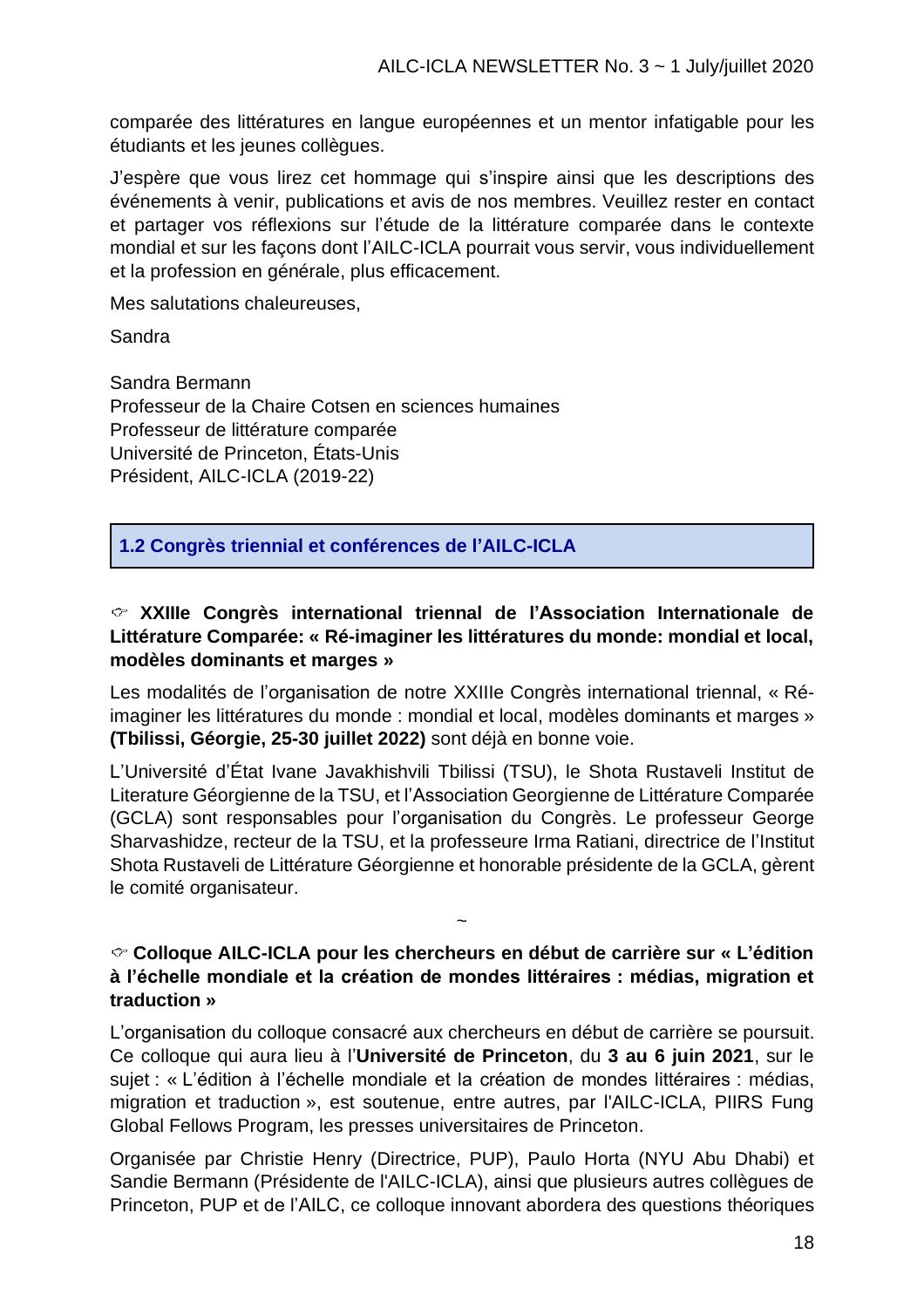posées par les universitaires et éditeurs, tout en incorporant des ateliers pratiques sur l'édition à l'échelle mondiale, dirigés par des éditeurs du monde entier. Cet événement « hybride » accueillira des participants en présentiel et à distance.

Le site Web du Colloque sera mis en ligne prochainement, avant le 31 juillet 2020.

#### **1.3 Les nouvelles de nos comités administratifs**

#### **Nomination de nouveaux membres du Comité des structures**

Professeure Kathleen Komar, Présidente du Comité des structures (chargé de maintenir l'adéquation des structures organisationnelles de l'Association), a annoncé que deux deux nouveaux membres du comité, Professeurs Hans-Joachim Backe (Danemark) et Sungwon Cho (Corée) venaient d'être ajoutés à son comité. Un quatrième membre du comité sera annoncé prochainement.

Des informations supplémentaires sur le Comité des structures, y compris ses statuts et les rapports des années précédentes, sont disponibles en ligne : [https://www.ailc](https://www.ailc-icla.org/fr/comite-des-structures/)[icla.org/fr/comite-des-structures/](https://www.ailc-icla.org/fr/comite-des-structures/)

#### **1.4 Braquer les projecteurs sur… les comités de recherche de l'AILC-ICLA**

*À partir de ce numéro du Bulletin, nous mettons en lumière le travail de l'AILC-ICLA : nous commençons par l'un des comités de recherche. Dans les prochains numéros nous viserons d'autres activités de recherche, des publications, des structures administratives et des associations affiliées. L'objectif est d'améliorer la transparence et la compréhension du fonctionnement de l'Association Internationale, des avantages qu'elle peut apporter à ses membres, et de la manière dont les individus peuvent participer à ses travaux. Nous espérons que cette initiative pourra également inspirer de nouvelles idées pour l'élargissment des acitivités de recherche et de collaboration.*

*N'oubliez pas de consulter le site [Web](https://www.ailc-icla.org/fr/) pour des renseignements supplémentaires, et contactez-nous [\(https://www.ailc-icla.org/fr/contact/](https://www.ailc-icla.org/fr/contact/) ou [administrator@ailc-icla.org\)](mailto:administrator@ailc-icla.org) si vous avez des suggestions.*

#### *Un entretien avec Manfred Engel et Bernard Dieterle, présidents du Comité de recherche « Cultures du rêve : Histoire culturelle et littéraire du rêve ».*

**Q :** *Votre comité de recherche de l'ICLA sur « Cultures du rêve : Histoire culturelle et littéraire du rêve », qui a été créé en 2013, vient de conclure son deuxième et dernier mandat. Pouvez-vous nous parler des origines du projet ?*

**R :** Nous avons commencé à travailler sur ce sujet dans la seconde partie des années quatre-vingt-dix et nous nous sommes rencontrés à Berlin lors d'un congrès sur la narration onirique en littérature et au cinéma organisé par Bernard Dieterle. À l'époque, la recherche était nettement dominée par la critique psychanalytique freudienne ou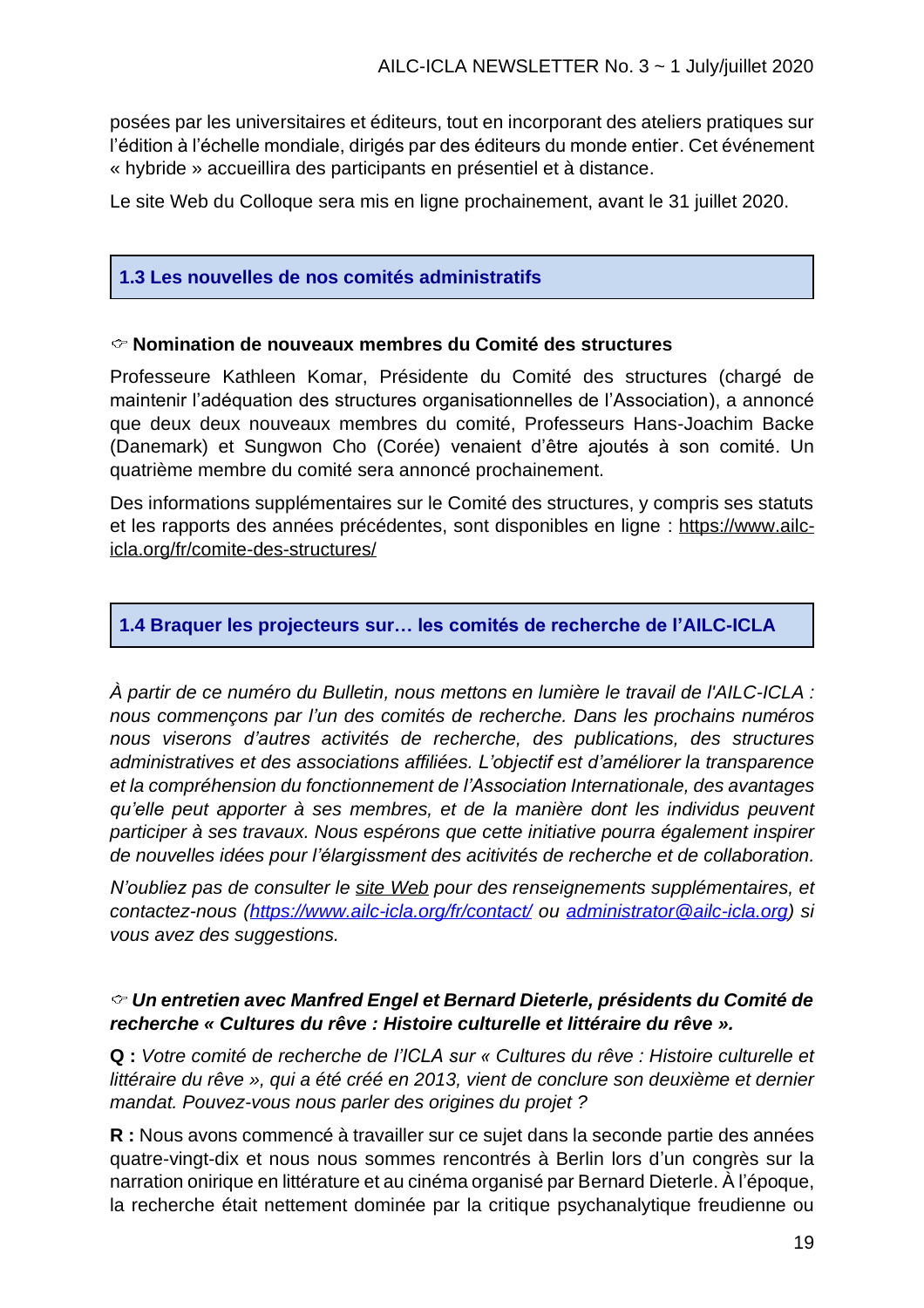jungienne. Notre intérêt était d'une autre nature, nous voulions examiner le rêve comme phénomène anthropologique général et nous voulions savoir comment, dans différentes cultures et époques, l'on a réagi face à l'altérité foncière du rêve par rapport à la vie éveillée. Nous avons accordé une importance particulière au rôle de la littérature, de l'art et des médias dans ce processus d'intégration culturelle du rêve.

**Q :** *Pourquoi avez-vous décidé d'approfondir ce projet sous l'égide de l'Association Internationale de Littérature Comparée et d'établir un « comité de recherche » sur ce sujet ?* 

**R :** Aucun comparatiste ne peut à lui seul couvrir le champ de la littérature mondiale. L'AILC était pour nous le forum idéal pour mettre en place un groupe de recherche vraiment international et susceptible d'élargir notre champ de compétence limité à l'Europe. Par ailleurs, la reconnaissance dont jouit l'AILC dans les sphères académiques devait nous aider à trouver des financements pour nos congrès et nos publications. Ces deux espoirs, nous le disons avec reconnaissance, n'ont pas été déçus !

**Q :** *Vous avez traité de nombreux aspects, thèmes, périodes, théories, ainsi que des liens entre diverses disciplines. Comment avez-vous choisi ces différents sujets et comment se rapportent-ils les uns aux autres ?*

**R :** L'idéal d'une recherche comparatiste est d'être la plus large que possible en ce qui concerne le nombre de littératures prises en compte. À cela s'ajoutaient pour nous la dimension historique et le fait qu'avec une histoire *culturelle* et non pas seulement *littéraire* du rêve, notre champ thématique était vraiment très large. Ce mixte de comparatisme et de pluridisciplinarité est évidemment difficile à mettre en œuvre et toute ambition à visée tant soit peu encyclopédique est vite freinée par les réalités de terrain. En tant que spécialistes de littérature (principalement en langues allemandes, françaises et anglaises), nos compétences disciplinaires et nos réseaux académiques sont limités, et le cercle des collaborateurs n'a pu s'élargir qu'au fur et à mesure ; le problème de trouver des collègues pour tous les domaines du savoir pertinents a cependant subsisté, car les époques, les cultures et les langues sont différemment représentées dans la recherche et la question du rêve est nettement plus travaillée dans le champ comparatiste traditionnel de la littérature en langues européennes que dans d'autres (en particulier en Asie, en Afrique – et, d'ailleurs, en Europe de l'Est). Malgré nos efforts, il y reste des lacunes ; certains domaines, periodes, et cultures ne sont pas convenablement représentés dans nos volumes, or il faut bien composer avec les recherches en cours selon les domaines. Ce type de compromis fait partie de toute activité de recherche, mais est peut-être plus crucial avec un thème aux ramifications aussi vastes que le rêve.

Notre choix s'est effectué surtout à travers l'établissement d'un agenda avec cinq thèmes fondamentaux (à savoir l'écriture, la théorie, l'histoire, les genres et les médias de représentation du rêve, et les divers types de rêve). L'éventail thématique à l'intérieur des cinq grandes étapes du projet était toujours conditionné aussi par l'existence et la disponibilité de chercheurs travaillant sur des aspects spécifiques que nous voulions voir traités.

**Q :** *Votre projet a donné lieu à plusieurs séminaires, colloques, événements de formation et publications. Pouvez-vous nous en parler ? Et comment avez-vous*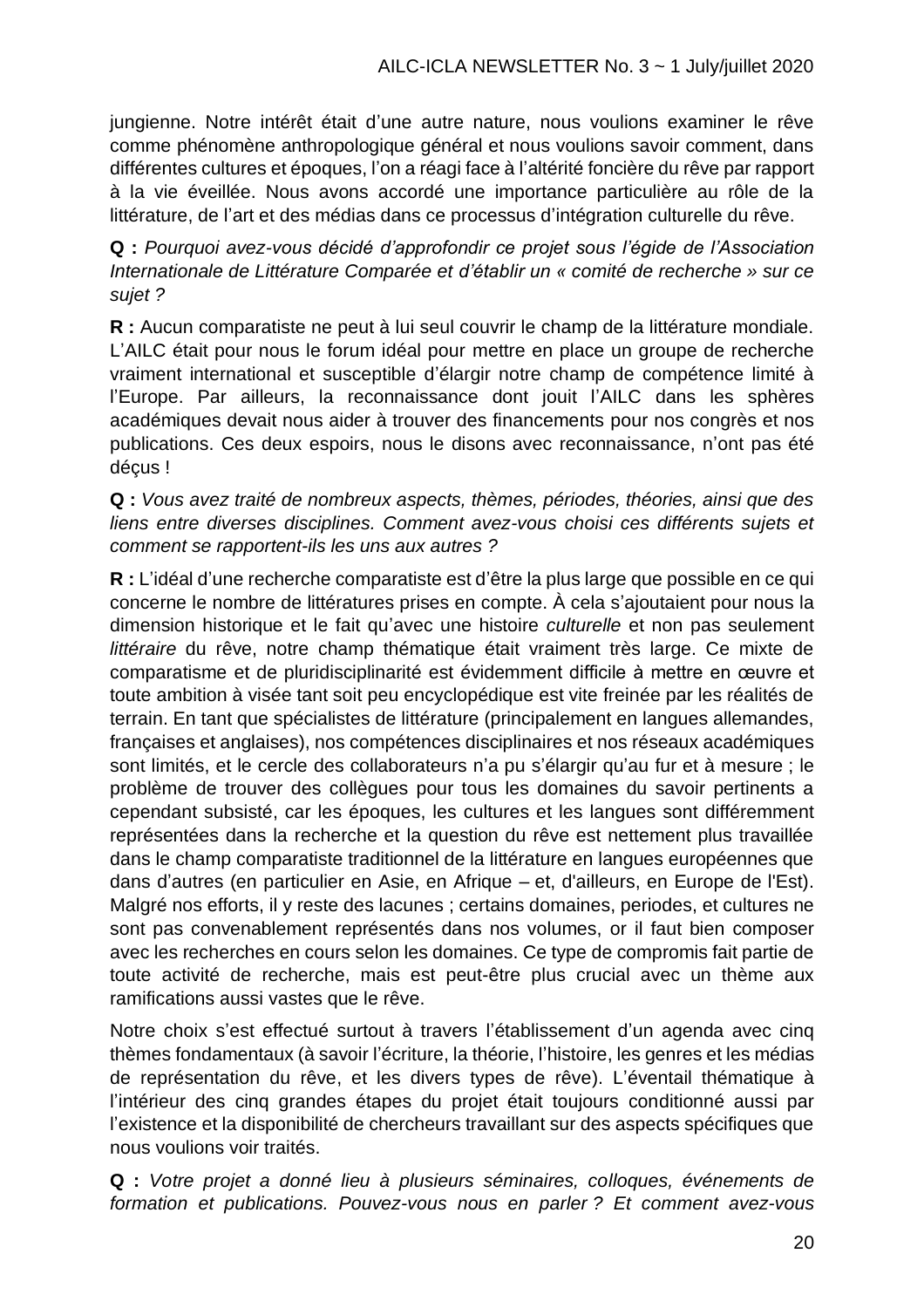*essayé de soutenir les étudiants et les chercheurs en début de carrière, un objectif clé de l'AILC ?*

**R :** Nous avons organisé sept congrès : trois tables rondes lors des congrès de l'AILC de Paris, Vienne et Macao, deux rencontres de dimension plus modeste à Berlin et à la Villa Vigoni, avec surtout beaucoup de temps consacré à la discussion des contributions, et deux grands congrès internationaux dans nos universités respectives. Les actes de ces manifestations sont publiés en cinq volumes dans la collection « Cultural Dream Studies » ; trois volumes ont vu le jour (voir [https://www.ailc](https://www.ailc-icla.org/fr/other_publications/)[icla.org/fr/other\\_publications/](https://www.ailc-icla.org/fr/other_publications/) et cliquer sur le lien « Autres livres et séries »), les deux derniers vont être publiés en 2020 et 2021.

Un appui précieux pour notre projet a été la mise en place à l'Université de la Sarre d'un collège doctoral thématique interdisciplinaire consacré au rêve (l'*European DreamCultures*, [www.traumkulturen.de\)](http://www.traumkulturen.de/), financé pour neuf ans par la Deutsche Forschungsgemeinschaft. La collaboration avec l'École doctorale nous a permis d'intégrer de nombreux doctorants, qui ont ainsi pu faire leurs premières présentations dans le cadre de l'AILC et de nos autres manifestations scientifiques. Leur collaboration nous a été particulièrement précieuse.

**Q :** *La base de données d'études culturelles et littéraires du rêve est l'une des ressources la plus impressionnante et la plus utile générée par votre projet.* 

**R :** Notre [base de données](http://kulturpoetik.germanistik.uni-saarland.de/DreamCultures/fr/research_search.php) collecte les travaux de recherches sur l'histoire culturelle et médiale du rêve. Pour le moment elle contient environ six mille entrées, qui ont été soigneusement indexées afin de permettre des recherches dans divers sens. Les chercheurs peuvent – et nous les y invitons chaleureusement – soit proposer leurs contributions directement sur le site, soit, et c'est préférable à cause de l'indexation, envoyer un fichier PDF dûment renseignés à [manfred.engel@mx.uni-saarland.de.](mailto:manfred.engel@mx.uni-saarland.de)

**Q :** *Le Comité de recherche a terminé le travail de son dernier mandat en 2019, mais la recherche continue : quels sont vos prochains projets ?*

**R :** Comme signalé ci-dessus, notre projet est conçu sur cinq volumes. Le quatrième est en cours de préparation et paraîtra cette année, le cinquième est prévu pour 2021. Nous avons donc encore du pain sur la planche, étant donné que nos volumes ne sont pas simplement des actes de congrès, mais des ouvrages pour lesquels nous cherchons des contributions afin d'assurer leur cohérence interne. Notre prochain projet est la rédaction d'un manuel sur l'histoire médiale et culturelle du rêve, un ouvrage qui bénéficiera évidemment des expertises de notre groupe de recherche. Toute personne intéressée par ce travail est priée de nous contacter : [bernard.dieterle@bluewin.ch](mailto:bernard.dieterle@bluewin.ch) or [manfred.engel@mx.uni-saarland.de.](mailto:manfred.engel@mx.uni-saarland.de)

*Professeur Dieterle et Professeur Engel, merci beaucoup de nous avoir parlé du travail fascinant de votre Comité de recherche.*

*Si vous voulez des renseignements supplémentaires à propos du Comité de recherche « Cultures du rêve : Histoire culturelle et littéraire du rêve », ils sont disponibles sur le site<https://www.ailc-icla.org/fr/cultures-du-reve/>*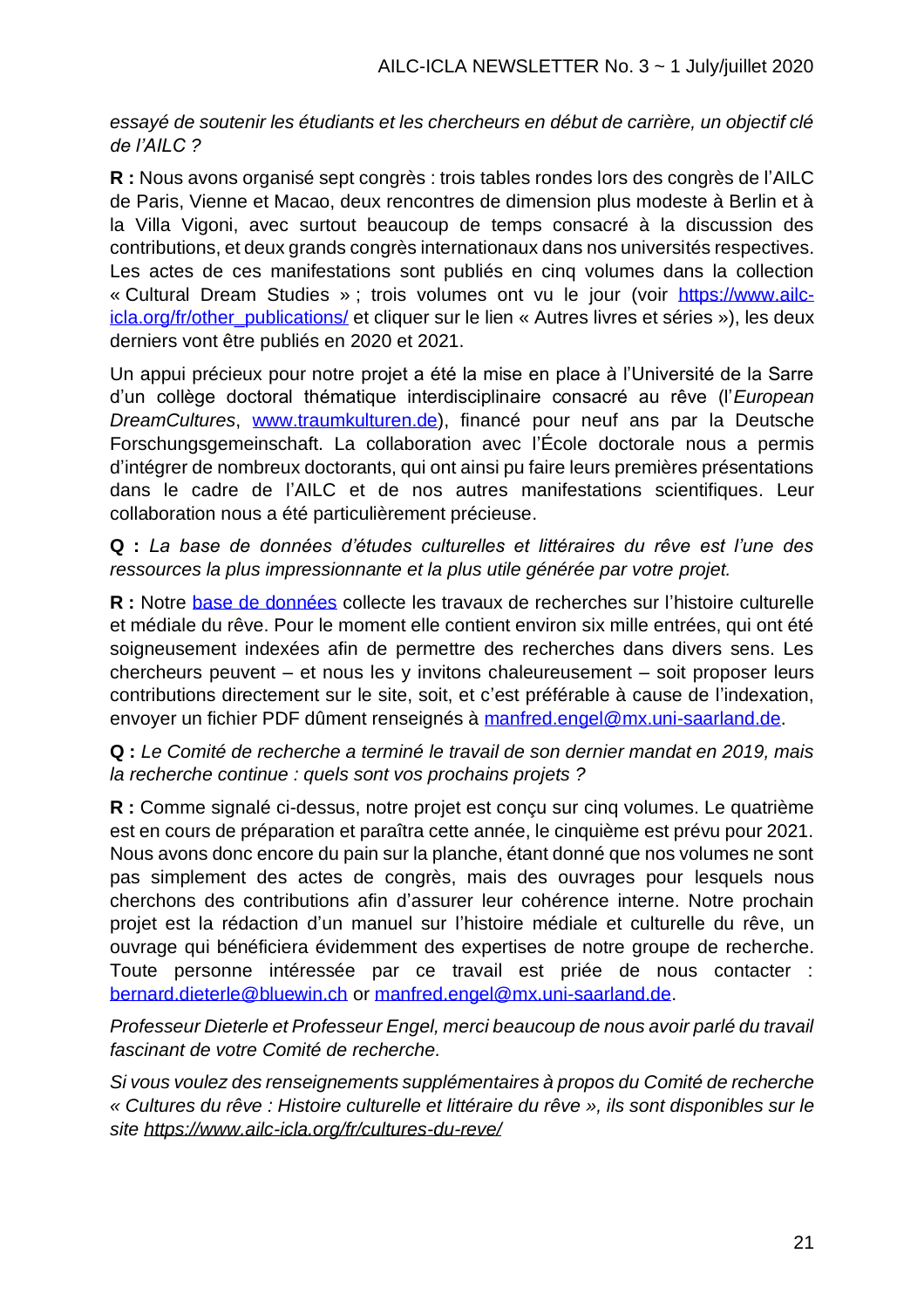#### **1.5 Publications**

#### *Recherche littéraire/Literary Research*

*Recherche littéraire/Literary Research* – la revue annuelle de pointe de l'Association internationale de Littérature Comparée – invite les collègues du monde entier à suggérer des livres en vue d'une recension, ou à proposer d'écrire un compte rendu d'un livre de leur choix.

N'hésitez pas à contacter le Rédacteur en chef de *RL/LR*, Professeur Marc Maufort, à [mmaufort@ulb.ac.be.](mailto:mmaufort@ulb.ac.be)

Les anciens numéros de *RL/LR* sont disponibles à télécharger gratuitement sur le site Web de l'AILC, voir :<https://www.ailc-icla.org/fr/recherche-litteraire/>



*César Domínguez Prieto commémore le professeur Mario J. Valdés.*



#### **In memoriam: Mario J. Valdés, 1934–2020**

"La enseñanza es mi pasión. Todo lo que he publicado ha salido de las aulas, todo"

« Il n'y a pas de survie aussi significative que le mot recréé » (Mario J. Valdés)

Le professeur émérite Mario J. Valdés, une autorité mondiale de Miguel de Unamuno, spécialist de l'herméneutique littéraire et de l'histoire littéraire comparée, est décédé le 26 avril 2020. Il a enseigné à l'Université de Toronto pendant environ trois décennies.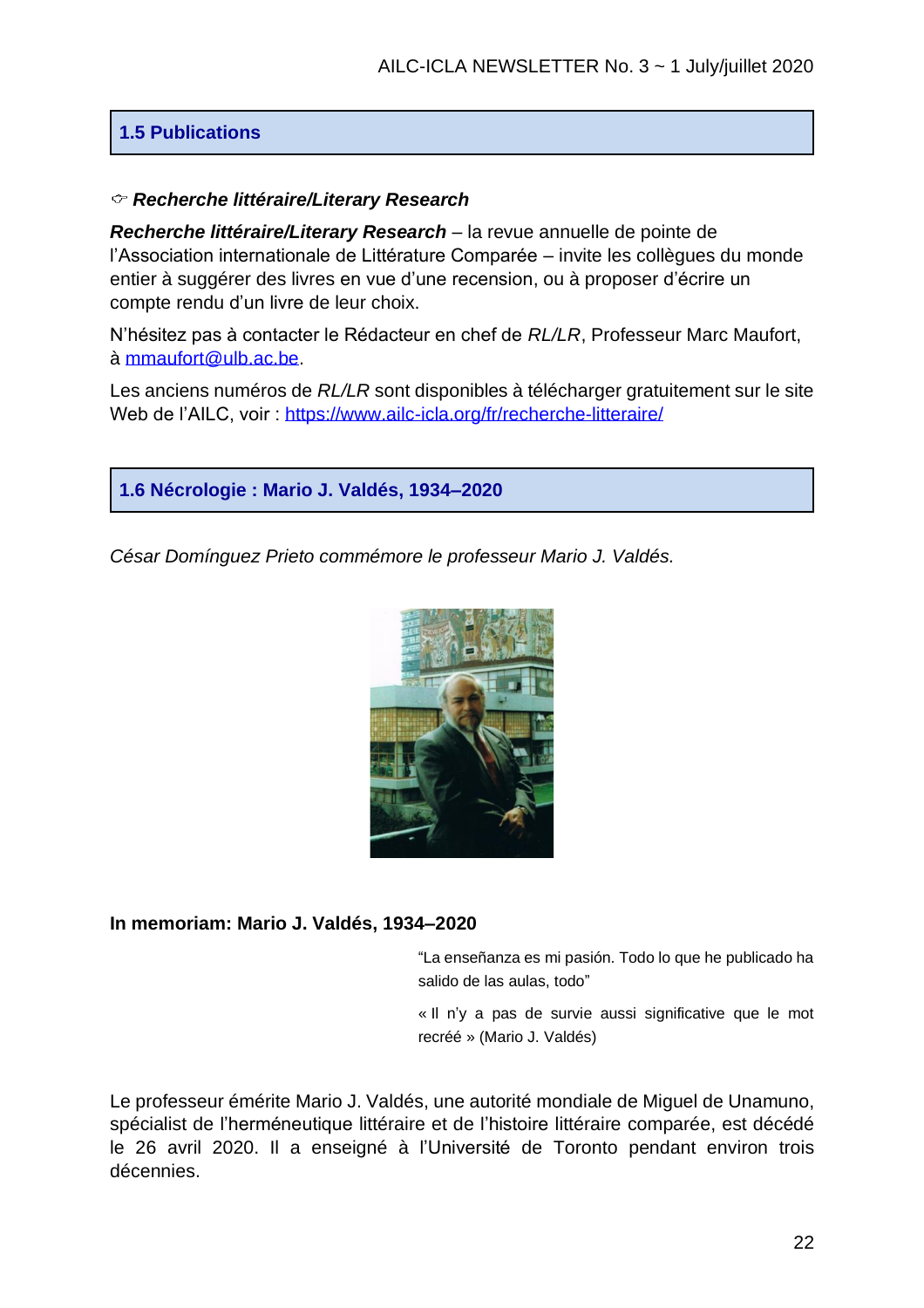Mario, d'origine mexicaine, était né à Chicago. Après avoir obtenu un baccalauréat en histoire, il a commencé des études supérieures en droit, mais a rapidement décidé de poursuivre l'étude de la philologie romane, avec une sous-spécialité en philosophie. En 1963, il a obtenu son doctorat à l'Université de l'Illinois, à Chicago. Sa thèse traitait de la représentation de la mort dans l'œuvre d'Unamuno. Un an plus tard, sa thèse a été publiée et est immédiatement reconnu comme une contribution essentielle à la recherche sur Unamuno. En plus, on l'a félicité pour sa rigueur scientifique et sa présentation claire des concepts critiques. Il a obtenu un poste de professeur adjoint à l'Université de Toronto en 1963. En 1967, il est nommé à un poste qui menait à sa titularisation deux ans plus tard. En 1969, il fonde un programme d'études supérieures en littérature comparée avec Northrop Frye, programme par la suite transformé en 1978 en centre de recherche, que Mario dirige jusqu'en 1983.

Entre 1992 et 2000, Mario fut le président du Comité de coordination de l'AILC-ICLA pour l'histoire littéraire comparée dans les langues européennes (désormais CHLEL). Selon ses propres termes, « Écrire une histoire littéraire comparée par le biais d'un travail d'équipe international est une procédure révolutionnaire dans l'historiographie littéraire ». C'est durant son mandat qu'un changement de paradigme a été introduit, à savoir l'histoire littéraire comparative organisée selon l'espace. Mario lui-même a contribué à ce changement de paradigme en tant que théoricien et praticien.

En tant que théoricien, Mario a conçu l'histoire littéraire comme un réseau hypertextuel basé sur ce qu'il a appelé le « modèle Ricoeur / Braudel », dont le but est de saisir l' « épaisseur » de l'histoire. « Le modèle Ricoeur / Braudel [...] nous donne des procédures pour aborder des conglomérats historiques complexes d'histoire littéraire comparée. Les littératures latino-américaines, les littératures des centres culturels d'Europe centrale, les littératures de l'Asie de l'Est, etc. sont de tels domaines d'étude », a déclaré Mario. La mention des littératures d'Amérique latine et d'Europe centrale n'était pas injustifiée, car entre 1996 et 2001, Mario a codirigé avec Linda Hutcheon le Projet d'histoire littéraire comparée, financé par le Conseil de recherches en sciences humaines du Canada (désormais CRSH) et administré par l'Université de Toronto. Au départ, le projet comprenait trois histoires littéraires comparées distinctes, dont seules celles consacrées à l'Amérique latine (sous les auspices du CRSH) et à l'Europe centrale et orientale (sous les auspices de CHLEL) se sont réalisées.

En tant que praticien, Mario a co-édité avec Djelal Kadir *Literary Cultures of Latin America: A Comparative History*, un ensemble de trois volumes réunissant plus de 200 collaborateurs de vingt-deux pays. Aucune des trois sections de cette histoire comparative ne s'est basée sur une séquence traditionnelle de périodes littéraires. En revanche, l'ouvrage explore des cadres temporels alternatifs sont explorés concernant ce que Mario a appelé le « cadre » (géographie humaine, économie et sociologie en tant que conditions matérielles des cultures littéraires), la « synopsis » (le réseau d'itinéraires pour la circulation littéraire) et le « narratif » (écrivains et œuvres comme jalons de la culture littéraire). Le cadre, la synopsis et le récit trouvent leurs équivalences dans les temporalités sociales de Fernand Braudel (longue, moyenne et courte durée) afin que les Cultures littéraires d'Amérique latine soient énoncées trois fois par opposition à l'espace-temps mythique des histoires littéraires omniscientes. C'est à travers ce procéssus que Mario a réalisé l'un de ses principes théoriques centraux, à savoir, « une histoire littéraire comparée devrait reconnaître les limites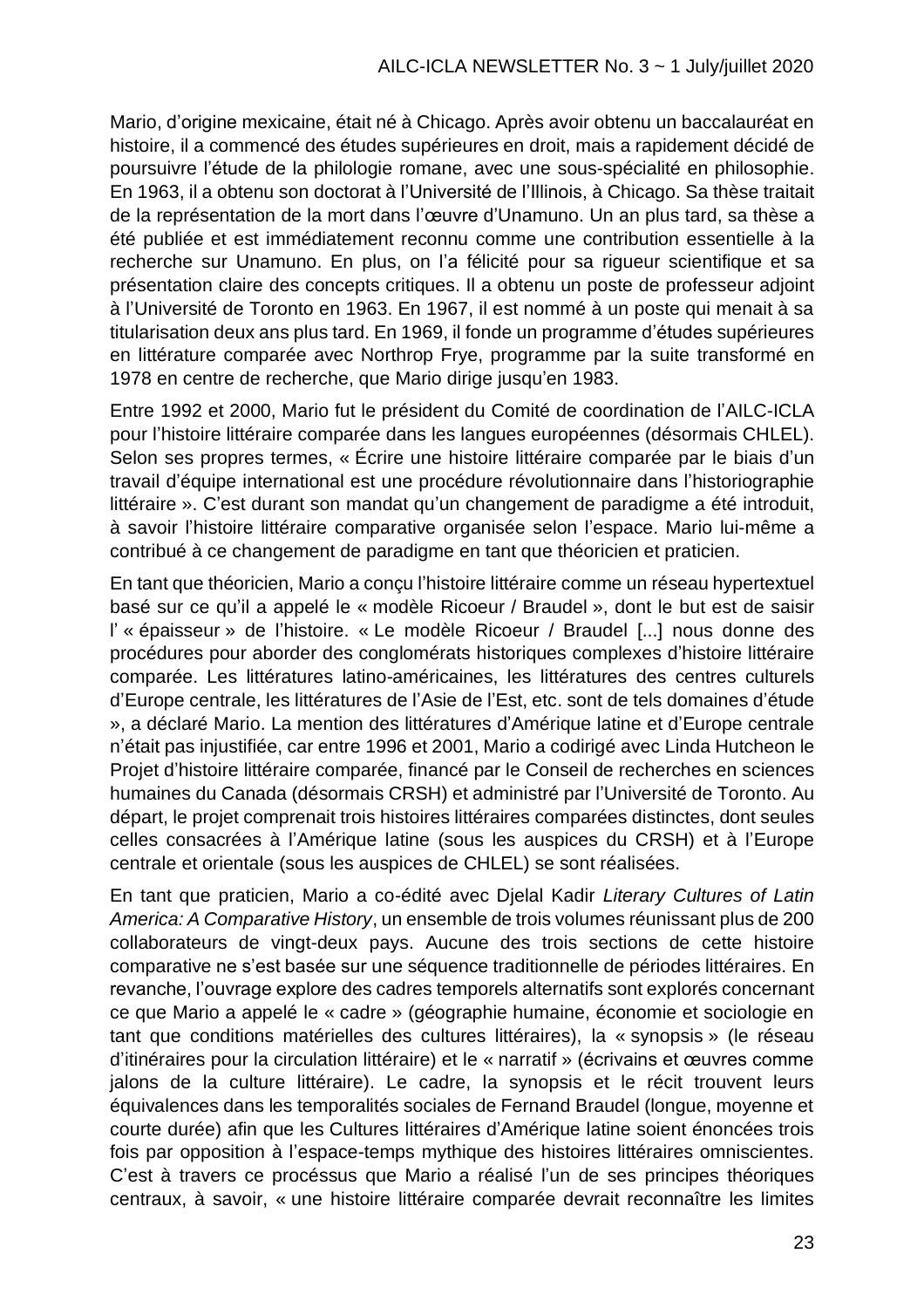épistémologiques que crée sa situation herméneutique : chaque historien se situera comme une personne réelle vivant dans un contexte linguistique et une communauté culturelle, et c'est à partir de cette position spécifique qu'il / ou elle peut engager ce que les phénoménologues appellent l'horizon du passé ».

Bien que Mario ait pris sa retraite en 1999, il a continué à créer une ambiance productive pour envisager de nouveaux projets, former des étudiants et guider des collègues plus jeunes. Son étude *A Comparative History of Literatures in the Iberian Peninsula* fair partie des projets influenceés par son apport intellectuel. Mario a laissé une immense contribution à l'histoire littéraire comparée. Son influence se fera sentir pendant de nombreuses années.

### **2. Nouvelles de nos membres**

**2.1 Appels à communications, conférences et participation aux séminaires**

#### **Appel à participation : Panel « Ecological turn in translatology »,** *Colloque de l'Association internationale de traduction et d'études interculturelles* **2021 à Barcelone**

Rindon Kundu (Sri Sri University, Inde) est l'organisateur du groupe de discussion « Le virage écologique en traductologie ». Le groupe accueille favorablement la recherche sur l'un des mots-clés suivants : évolution darwinienne, biologique, écoenvironnement, sélection naturelle, survie, organique, écologique, traductologie.

Annonce de la conference : https://www.iatis.org/index.php/7th-conference-barcelona-2021

Informations sur le groupe de discussion : https://www.iatis.org/index.php/7thconference-barcelona-2021/item/2242-panels#P19

Détails de soumission : https://www.iatis.org/index.php/7th-conference-barcelona-2021/item/2078-conference-presentations-formats

Ou envoyez un courriel à rindon86@gmail.com

**Date limite pour les résumés** : 15 septembre 2020.

#### **Appel à participation :** *Bodies Matter***, Centre universitaire de Leiden pour les arts dans la société, 15-16 avril 2021**

~

Le Centre universitaire de Leiden pour les arts dans la société (LUCAS) accueillera *Bodies Matter*, un colloque de deux jours sur les histoires et les théories du corps. Nous sollicitons des propositions d'interventions individuelles de 20 minutes et des panels complets de 3 présentations. Chaque présentation sera suivie d'une session de questions / réponses.

Depuis l'antiquité mondiale, les conceptions du corps ont joué un rôle central dans la culture et la société. Des figures physiques aux métaphores politiques, des objets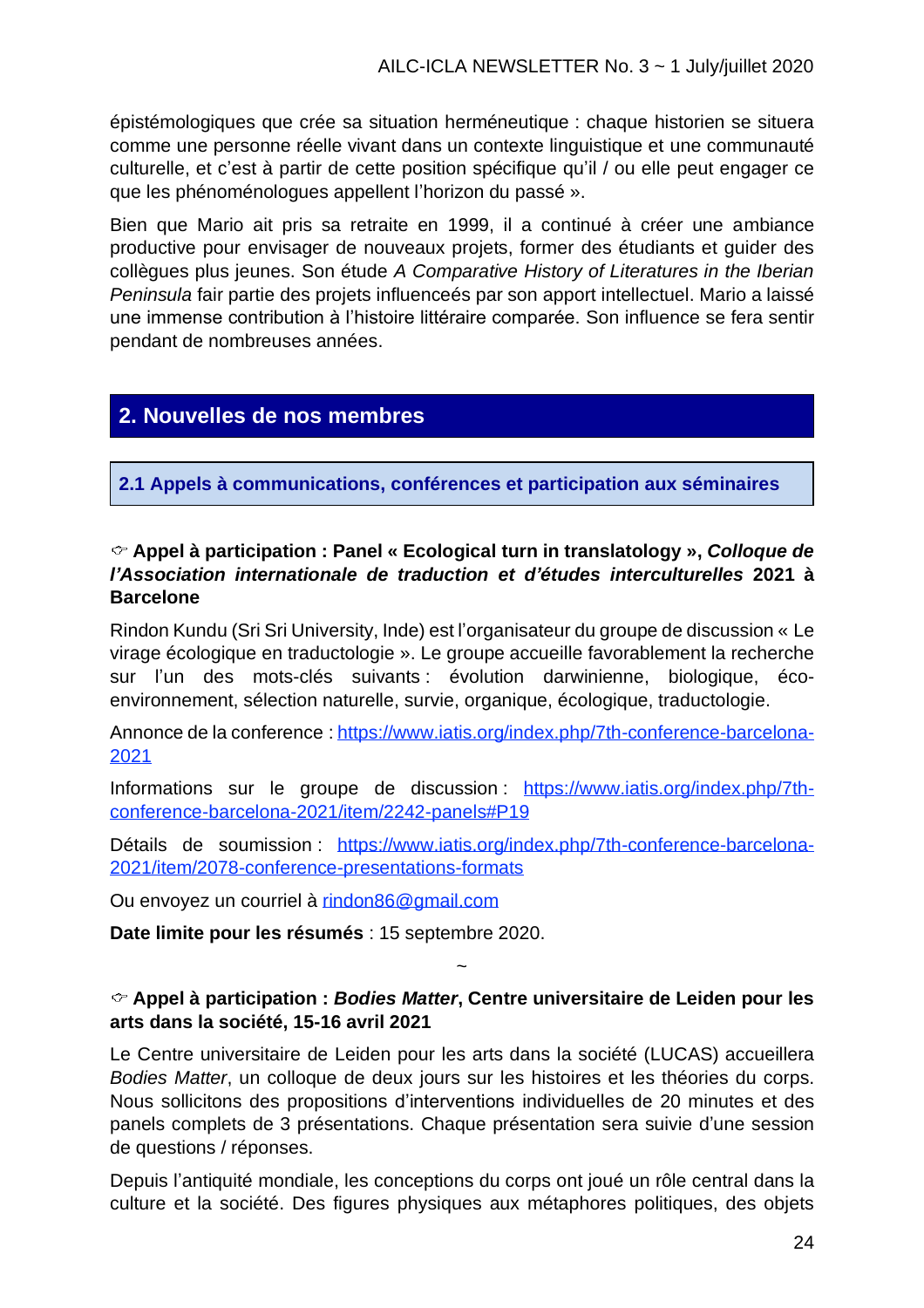d'analyse aux sources de valeur, les corps prennent des formes multiples. Ils fondent des émotions, des désirs et des identités, et sont influencés par la technologie. Ils sont liés aux histoires de lieu et d'espace, à la fois en ligne et hors ligne, et sont encadrés par des discours politiques, environnementaux, spirituels et autres. Trop souvent, les conceptions du corps ont consisté à délimiter ou à exclure des corps jugés « autres » pour des raisons de race, de sexe, de classe ou d'autres marqueurs d'identité. Jamais isolés, les corps sont également organisés en unités plus grandes, des groupes culturels jusqu'aux États-nations. Penser à travers le corps non seulement remodèle notre corpus de connaissances, mais nous incite également à repenser nos vies, ensemble et séparément, lors de crises politiques, écologiques et sanitaires sans précédentes.

Le comité organisateur du colloque invite la participation d'un éventail diversifié de chercheurs en sciences humaines et sociales. Le colloque comprendra des conférences pléinères de Dr Elleke Boehmer, professeur de littérature mondiale en anglais, à l'Université d'Oxford et de Dr Willemijn Ruberg, professeur agrégé d'histoire culturelle, de l'Universiteit Utrecht. Les remarques finales et une session de clôture seront supervisées par le Dr Frans-Willem Korsten, maître de conférences à l'Université LUCAS.

Si vous avez des questions, n'hésitez pas à nous contacter : bodiesmatterleidenconference@gmail.com

Pour plus d'informations, veuillez consulter l'appel à communications : https://www.staff.universiteitleiden.nl/binaries/content/assets/geesteswetenschappen/ lucas/bodiesmatterconferencecfp.pdf

Lien vers la page de l'événement de la conférence : [https://www.staff.universiteitleiden.nl/events/2020/07/lucas-conference-bodies](https://www.staff.universiteitleiden.nl/events/2020/07/lucas-conference-bodies-matter-2021?cf=humanities)[matter-2021?cf=humanities](https://www.staff.universiteitleiden.nl/events/2020/07/lucas-conference-bodies-matter-2021?cf=humanities)

**Date limite pour les résumés** : 31 août 2020.

**2.2 Rapports de colloques, séminaires, ateliers et événements**

#### **Rapport d'un webinaire : atelier en ligne intitulé « DEMANDER CE QUE VOUS POUVEZ FAIRE », Département de littérature comparée et d'études de l'Inde de l'Université de l'anglais et des langues étrangères, Hyderabad**

Le 7 juin 2020, le département de littérature comparée et d'études de l'Inde de l'Université des langues étrangères et anglaises, Hyderabad, a organisé un atelier en ligne intitulé « DEMANDER CE QUE VOUS POUVEZ FAIRE » qui visait à explorer les différentes manières dont les étudiants de partout au pays pourraient investir leur temps et étendre leurs services aux jeunes touchés par le traumatisme et l'instabilité dans les environnements éducatifs et domestiques dus à COVID-19. Le Collectif de sensibilisation sociale de littérature comparée, situé dans le département de l'EFLU, Hyderabad a animé cet atelier en ligne, en association avec l'Initiative Beyond Four Walls dont les membres Koyelia Raha, Shreshtha Ganguly, Sanchari Chakraborty et Smita Dutta sont d'anciens étudiants de littérature comparée travaillant maintenant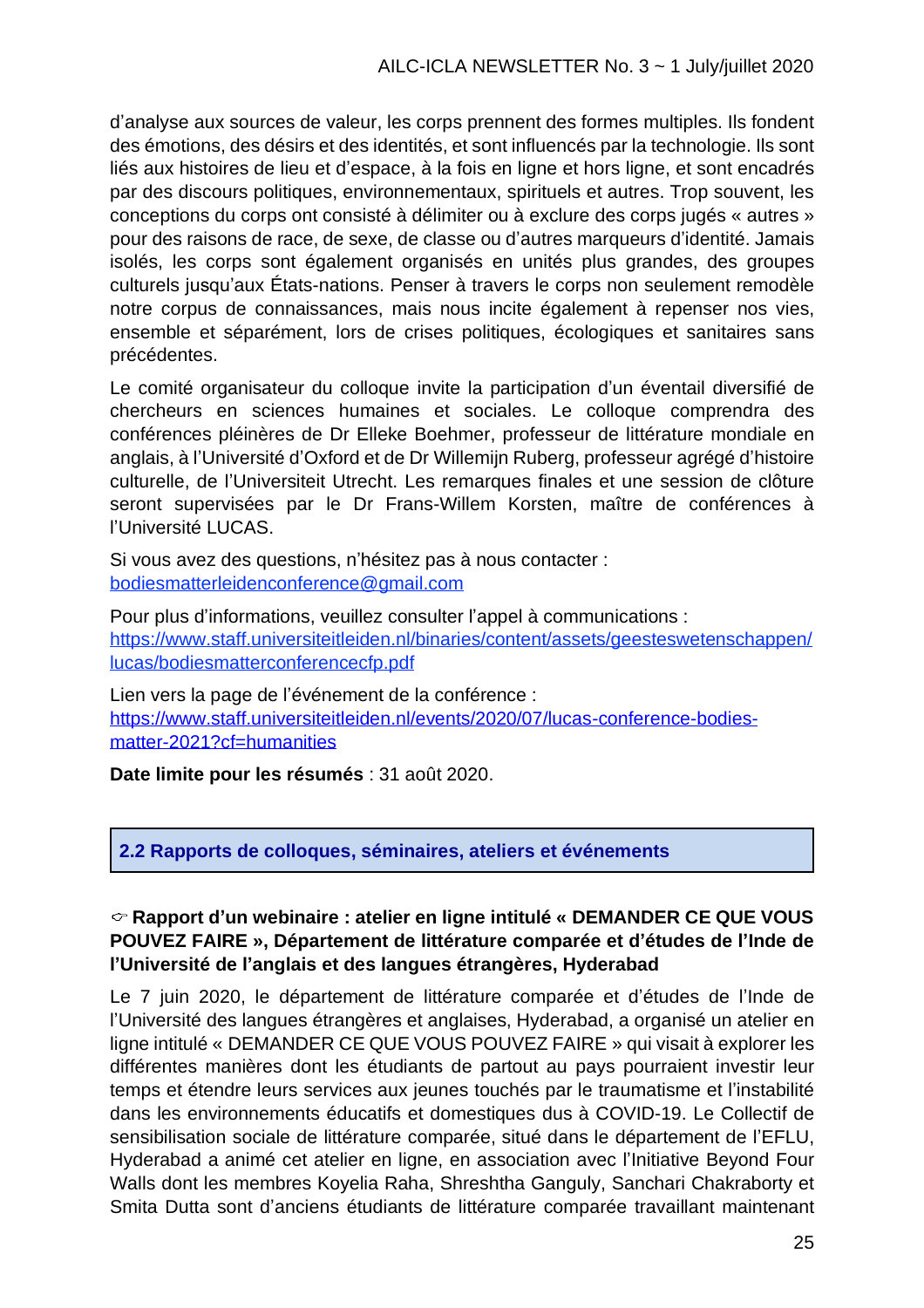dans le secteur social sur les relations entre les sexes et l'éducation, à travers l'Inde. L'idée est née de la conviction que notre discipline nous équipe pour atteindre à travers les différences et les distances institutionnelles et sociales, et que ses praticiens peuvent dépasser les quatre murs du monde universitaire afin d'assumer leur responsabilité sociale d'aider ceux qui en ont besoin, en particulier les étudiants qui ont été privés de l'éducation formelle en raison de la pandémie. Les organisateurs et les participants se sont unis dans la nécessité de former des alliances avec des organisations travaillant dans l'éducation non formelle et rurale, la réadaptation et les secours, afin d'avoir un impact sur ceux qui nous n'avons jusqu'à présent pas « remarqué » dans les communautés à proximité de nous. L'atelier a fourni une base de ressources dynamique de possibilités de bénévolat en matière de secours, de santé et d'éducation à travers le pays. Les discussions ont porté sur une large gamme de sujets – de la réalité des cours en ligne contre la fracture numérique entre les villes et les zones sans connexion Internet stable, au ménage où les gens sont enfermés avec leurs agresseurs. Grâce à des exercices interactifs, les participants ont partagé leurs opinions et tenté de préparer un plan d'action pour l'avenir. Des plateformes de médias sociaux ont été mises en place pour enregistrer notre travail et nos interactions, et de nouvelles initiatives sont en cours d'organisation. Les actes enregistrés et la liste des ressources d'opportunités sont disponibles.

Pour plus d'informations, voir :

1. un dossier google drive avec une liste d'organisations ainsi que leurs coordonnées que vous pouvez suivre pour postuler à un stage : https://drive.google.com/drive/folders/1t\_0r-LOJTs8zuU\_RnOS\_ZSLnI72GrEU2

2. notre page d'événement Facebook avec un enregistrement du webinaire : <https://www.facebook.com/groups/725817191321800/?ref=share>

#### **2.3 Publications : Appels à contributions et publications récentes**

#### **Appel à contributions : Réflexions sur la culture à l'ère du confinement (page Web)**

La British Comparative Literature Association (BCLA) aimerait inviter les membres, les adeptes du site Web et les spécialistes de la littérature comparée et de la traduction à contribuer des réflexions de 1 000 à 1 500 mots afine de les diffuser via la section Réflexions sur la culture à l'ère du confinement du site Web de la BCLA. Pour mieux traduire la nature de notre discipline et pour encourager le principe de collaboration mondiale à l'heure actuelle, les contributions écrites peuvent être soumises dans n'importe quelle langue.

Nous voudrions accueillir également des liens vers des articles, des livres, des documents historiques et des images du domaine public, accompagnés de traductions ou de commentaires à leur sujet pour inclusion dans la Banque de ressources et la Galerie.

La page est conçue comme un centre et un un dépôt d'information pour tous ceux qui s'intéressent à la littérature comparée, nationale et internationale, ou qui veulent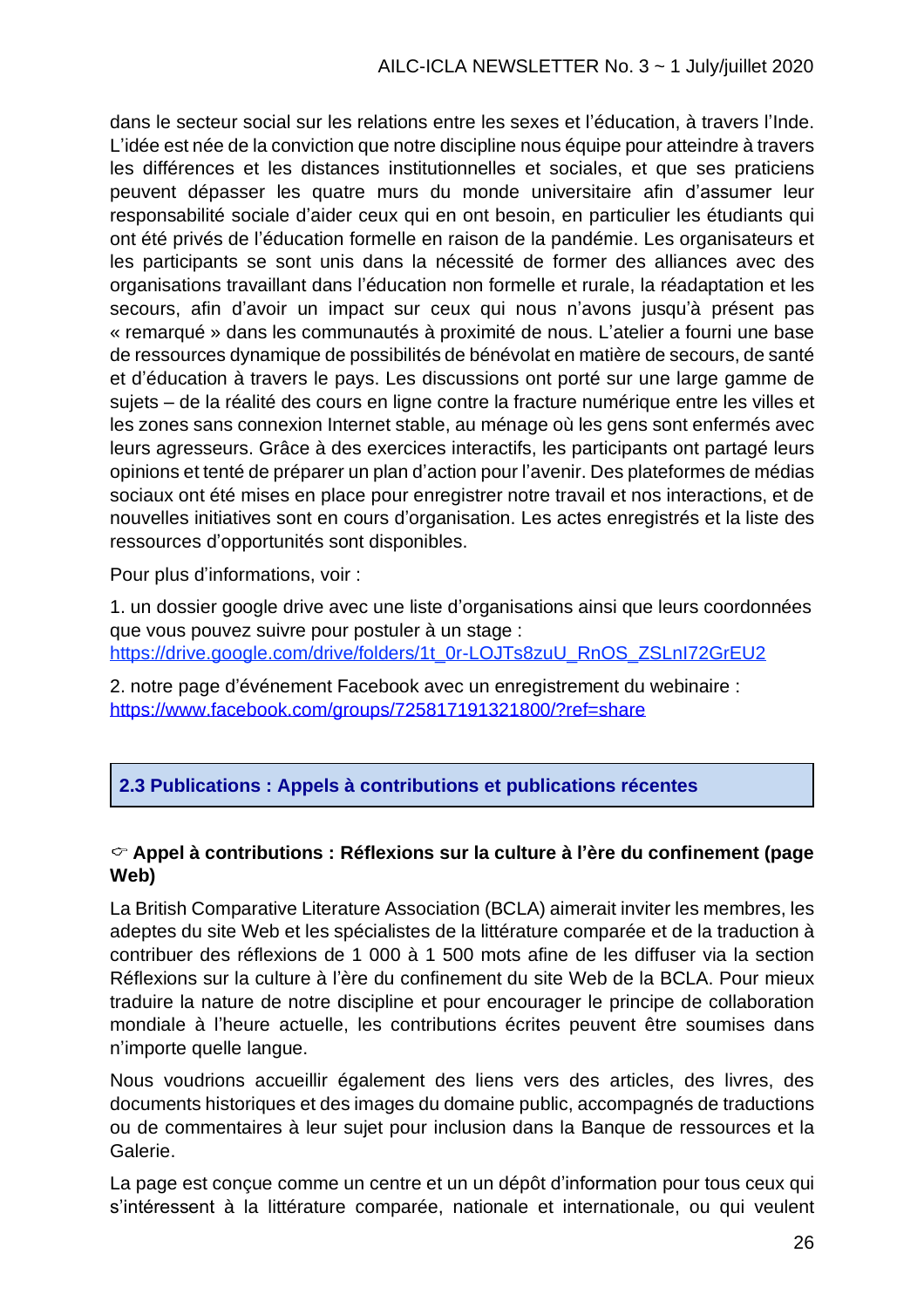collaborer et s'engager avec l'époque sans précédent que le monde traverse actuellement, une période qui marquera la société et la culture pour les décennies à venir. Dans le processus de réagir à cette situation, nous espérons pouvoir tous réfléchir à l'objectif de la littérature comparée et à ce que cela signifie de poursuivre des approches comparatives à l'étude de la culture à l'ère du confinement.

Il n'y a pas de date limite pour la soumission de tout texte, image ou autre ressource.

Trouvez le site Web ici : https://bcla.org/culture-and-quarantine/

#### **Appel à contributions :** *International Comparative Literature***, journal de la Chinese Comparative Literature Association**

~

La revue *International Comparative Literature* (ICL) invite des articles sur des sujets comprenant, mais sans s'y limiter à, la littérature comparée, la poétique comparée et la culture comparée.

ICL est l'un des journaux officiels de l'Association Chinoise de Littérature Comparée. C'est une publication trimestrielle (février, mai, août et 28 novembre) bilingue (chinois et anglais), éditée par le Centre de Recherche de Littérature Comparée et de Littérature Mondiale à l'Université normale de Shanghai ; cette discipline est considérée comme une « Discipline nationale clef » en Chine. La revue publie des articles de recherche originaux, des comptes rendus générals et critiques de livres de littérature comparée, de poétique comparée, et de culture comparée. Il est distribué partout Chine et à l'étranger.

La revue accepte des articles et des comptes rendus de livres rédigés en chinois ou en anglais.

Site officiel de la revue : https://icl.shnu.edu.cn/gjbjwxen/ch/index.aspx

Pour le catalogue de revues en 2019, veuillez consulter : https://mp.weixin.qq.com/s/UJ5CpWOmyxCVbk15hJAESw

Pour le catalogue des revues en 2020 (numéro 1), veuillez consulter : https://mp.weixin.qq.com/s/nSyDw\_EI39NNi4WqdMdB9A

Email : icl2018@163.com

#### **Appel à contributions :** *Sāhitya***, Revue numérique de la Comparative Literature Association of India**

~

Nous vous invitons à soumettre des articles pour notre prochain numéro ouvert de la revue numérique *Sāhitya* (ISSN : 2249-6416), une revue électronique en libre accès, évaluée par des pairs, publiée par la la Comparative Literature Association of India. Nous invitons des essais liés à n'importe quel aspect de la littérature comparée pour le numéro ouvert, Vol. N ° 9, 2020. Nous voudrions accueillir les contributions qui enrichissent notre compréhension de la nécessité d'une approche holistique et inclusive de la littérature et de la culture ainsi que les essais qui répondent aux développements actuels dans notre domaine au niveau national ou international et explorent le réseau d'influence, réception et impact qui façonne les littératures individuelles, mais qui est souvent méconnu dans notre culture littéraire. Les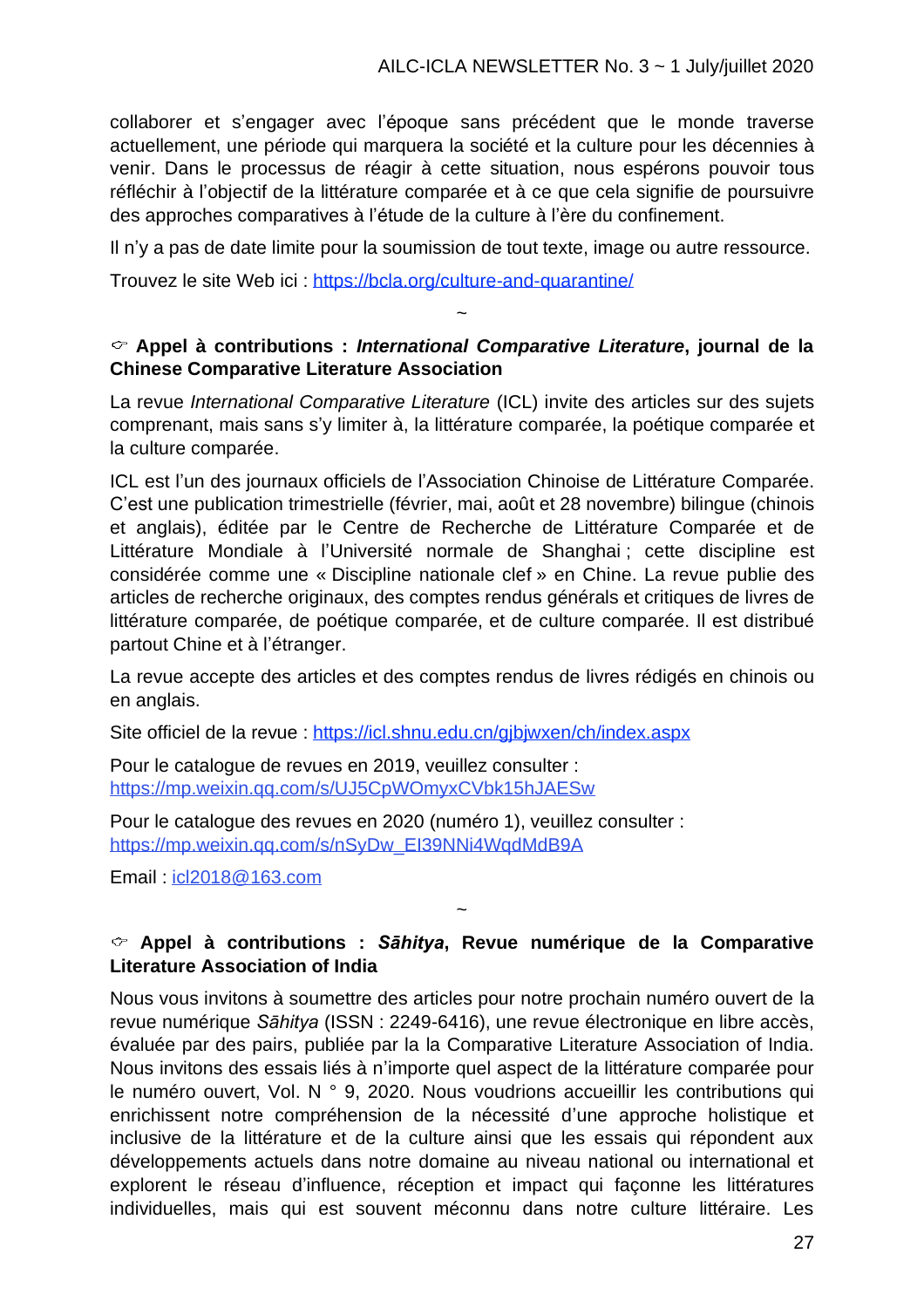contributeurs peuvent soumettre des essais, des traductions et des comptes rendus de livres et de périodiques liés à la littérature comparée.

Pour plus de détails, voir : http://clai.in/journal.html

Les propositions de communication doivent être soumises à claikolkata@gmail.com

#### **Date limite de contributions** : 30 septembre 2020

#### **Appel à contributions :** *Belas Infiéis***, revue du programme d'études supérieures en traduction de l'Université de Brasilia, Brésil**

~

Un numéro sur « La traduction à l'ère de la peste et du confinement »

La traduction en temps de peste prend plusieurs sens : traduction des sentiments, traduction de soi-même en cours d'adaptation à la soi-disant « nouvelle normale » (voici une autre expression inhabituelle !), s'il y a déjà eu une normale avant la pandémie du COVID- 19 ; traduction interlangue pour informer les gens sur les moyens de prévenir la propagation du virus, entre autres moyens de passer à travers les cultures et les langues.

*Belas Infiéis*, une revue scientifique du programme d'études supérieures en traduction de l'Université de Brasilia, Brésil, invite des interprètes, traducteurs, chercheurs, professeurs et spécialistes de la traduction à réfléchir sur l'ère de la peste et du confinement, en envoyant des contributions sur les sujets suivants : Traduire le Brésil dans le monde ; l'autoritarisme ; la censure et la traduction ; Littérature du confiné ; confinement et peuples autochtones ; Interprètes en langue des signes partout dans le monde et au Brésil ; Traduction et genre.

Pour plus de détails, voir : https://periodicos.unb.br/index.php/belasinfieis/index

**Date limite de contributions** : 10 août 2020

#### **Vient de paraître : Francesca Medaglia,** *Autore / personaggio : interferenze, complicazioni e scambi di ruolo. Autori e personaggi complessi nella contemporaneità letteraria e transmediale* (Rome : Lithos, 2020)

~

Ce livre explore la façon dont la barrière traditionnelle entre l'auteur et le personnage est brisée dans les textes fictifs et transmédiaux, et comment ce processus influence la narration. Compte tenu du concept bien connu de « la mort de l'auteur » et du fait que le rôle du personnage dans la fiction a changé au fil du temps, cette analyse examine la complexité narrative de la littérature et la transmédialité. En comparant un corpus de textes de fiction majoritairement modernes et contemporains, ce livre vise à offrir une alternative aux outils d'investigation traditionnels. L'examen de l'ingérence de l'auteur dans la vie de ses personnages a souvent donné des résultats intéressants – mais aussi imprévus et nettement ironiques. D'une part, ces résultats démystifient l'idée traditionnelle qui associe la vie réelle au monde fictif du personnage. De l'autre, il met en évidence le paradoxe sous-jacent qui conçoit un personnage comme une personne réelle. Quant à l'investigation des textes transmédiaux, les outils qui ont été appliqués par les spécialistes des études cinématographiques et télévisuelles au cours des deux dernières décennies semblent être trop étroitement liés à des cadres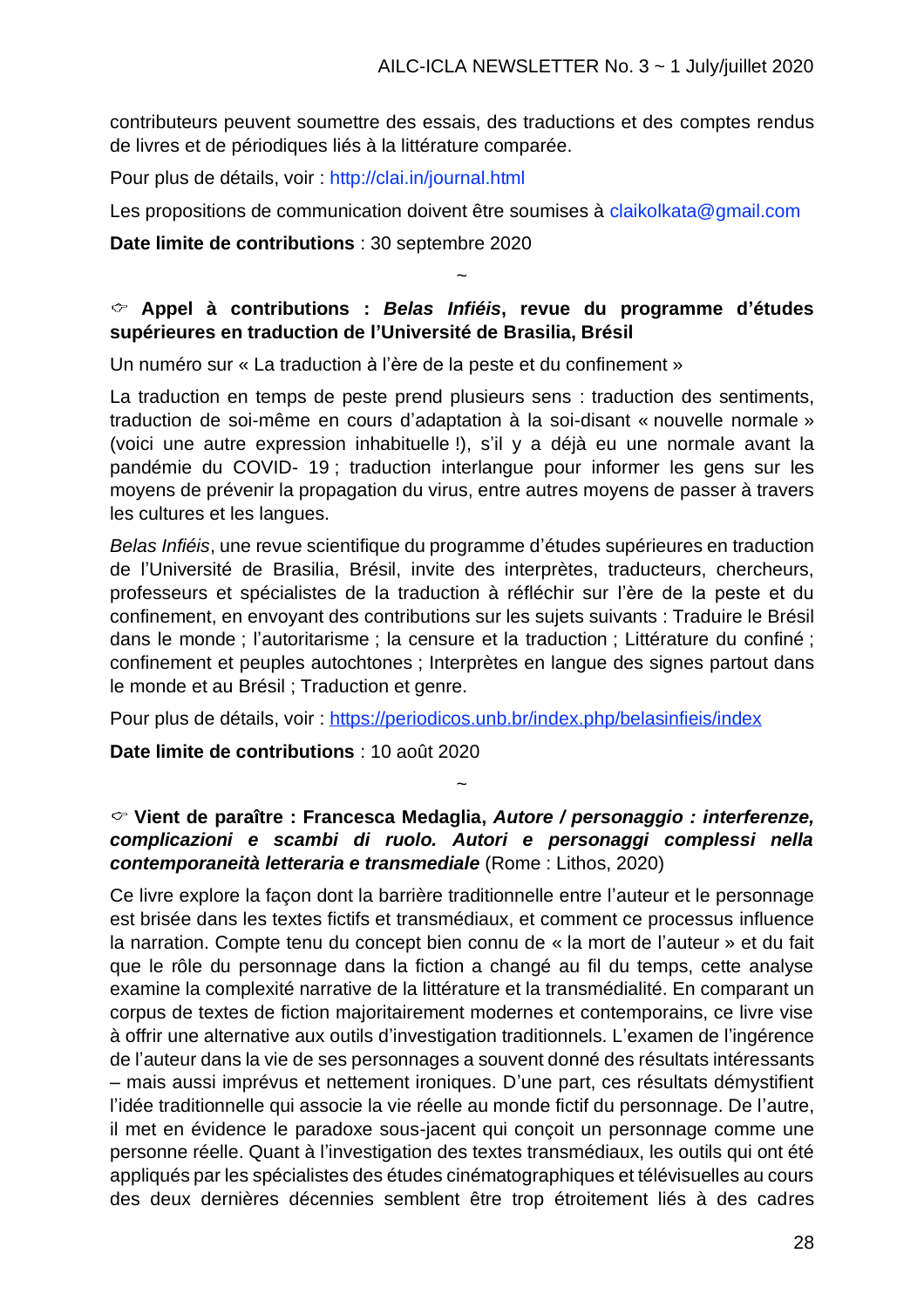théoriques axés principalement sur la société et les médias de masse et semblent donc inadaptés à l'objectif de cette étude. Par conséquent, l'approche utilisée ici repose sur des cadres existants développés dans le cadre de la critique littéraire et des études comparatives. Cela a permis une analyse détaillée des éléments paratextuels transmédiaux, une partie essentielle des textes de fiction et de leurs formes. Ces éléments sont essentiels à la diffusion d'un modèle narratif complexe qui limite le résultat qui en résulte à la sphère purement littéraire. Pour les textes fictifs et transmédiaux, cette étude parvient à dévoiler les fonctions et les interférences des rôles actantiels, qui s'avèrent extrêmement importantes d'un point de vue théorique et littéraire.

Pour plus d'informations : [https://www.lithos-libri.it/product/autore-personaggio](https://www.lithos-libri.it/product/autore-personaggio-interferenze-complicazioni-e-scambi-di-ruolo-francesca-medaglia/)[interferenze-complicazioni-e-scambi-di-ruolo-francesca-medaglia/](https://www.lithos-libri.it/product/autore-personaggio-interferenze-complicazioni-e-scambi-di-ruolo-francesca-medaglia/)

#### **Vient de paraître : Teresa Botelho, Miguel Ramalhete Gomes, José Eduardo Reis (éd.),** *Utopian Foodways : Critical Essays* (Porto : U. Porto Press, 2019)

~

Les essais dans *Utopian Foodways : Critical Essays* explorent les modes utopiques de socialisation autour de la nourriture, démontrant une perspective pluridisciplinaire en articulant les domaines des études alimentaires et des études utopiques. Ce volume est le résultat direct du projet *ALIMENTOPIA / Utopia, Food and Future: Utopian Thinking and the Construction of Inclusive Societies – A Contribution of the Humanities*, basé à l'Université de Porto, Portugal, qui a réuni un certain nombre de spécialistes des domaines tels que la littérature, la culture, la philosophie, l'anthropologie, la linguistique, les sciences de la nutrition et la psychiatrie pour aborder les questions d'inclusion, de développement et de durabilité à l'intersection des études utopiques et des études alimentaires. Adoptant comme terminologie et principe structurel une série de questions utopiques, conçues par Lyman Tower Sargent, sur les rôles sociaux et les utilisations de la nourriture dans l'utopie ou la science-fiction, la collection se concentre sur les utopies, la science-fiction, la fiction du changement climatique, la fiction d'horreur, ainsi que des visions mystiques, des essais et des ouvrages non romanesques en général, par des auteurs tels que Margaret Atwood, Ursula K. Le Guin, Joanna Russ, Colum McCann, Wendell Berry, Henry Salt, Agostinho da Silva, Cyrano de Bergerac, Juana de la Cruz et autres. Les sujets comprennent : l'éthique et les régimes utopiques, en mettant l'accent sur le végétarisme et les droits des animaux ; crise écologique ; le rôle de l'organisation spatiale pour faciliter ou entraver les conversations interculturelles ; rareté et abondance, par exemple en termes de sexe et de classe ; formes de sociabilité ; troubles et transgressions alimentaires ; et l'esthétique de la nourriture. À travers une série d'études de cas généralisables, dans lesquelles les utopies et l'utopianisme figurent comme méthodologie et des expériences de pensée concrètes, cette collection vise à contribuer à une discussion sur la nourriture future qui est non seulement actuelle, mais qui devient de plus en plus urgente.

Une version E-book d'*Utopian Foodways: Critical Essays* peut être trouvée ici : https://ler.letras.up.pt/uploads/ficheiros/17901.pdf

~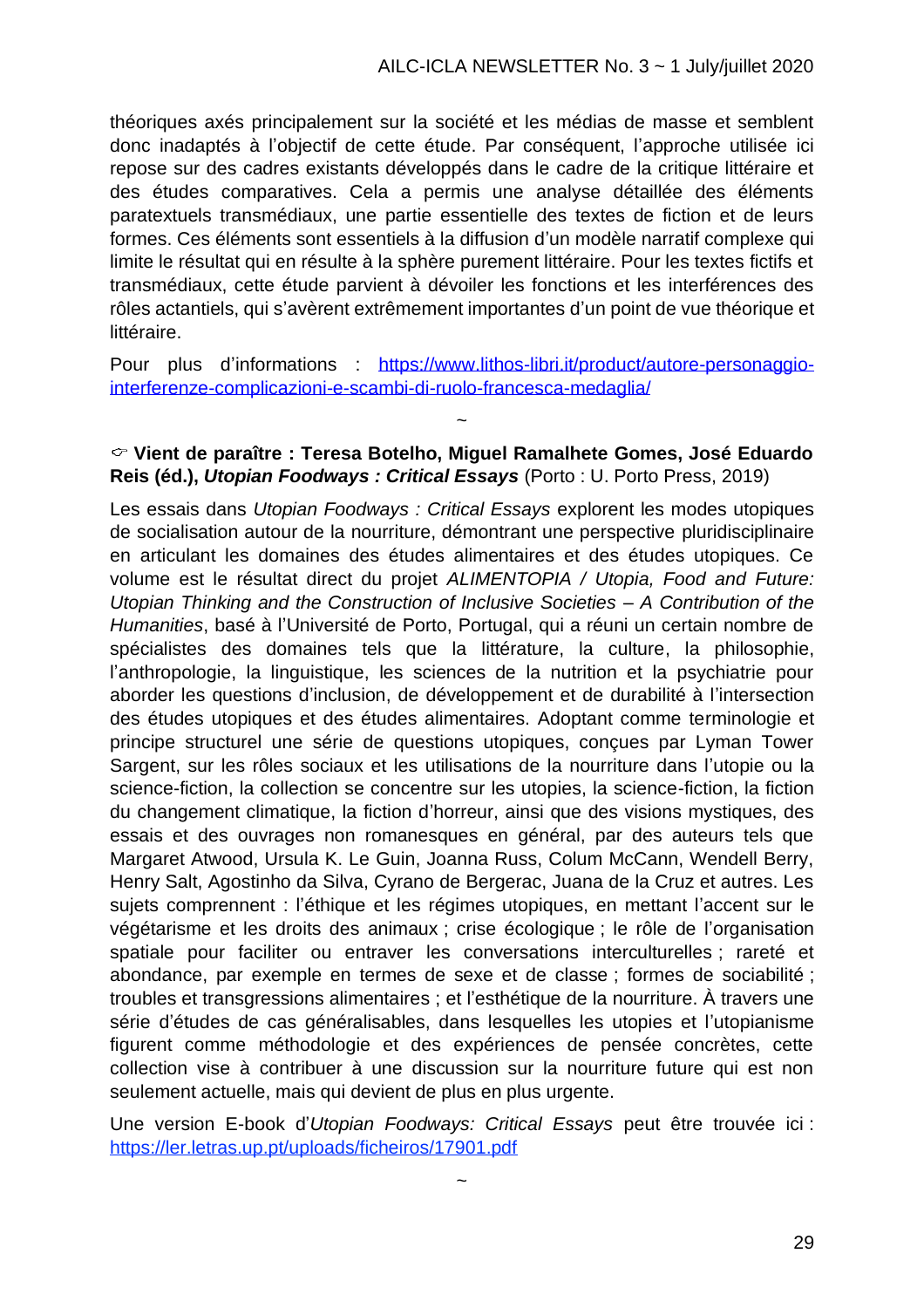#### **Vient de paraître : Marko Juvan,** *Worlding a Peripheral Literature* (Singapour : Palgrave Macmillan, 2019)

Regroupant les analyses du système littéraire mondial, les études de traduction et les recherches sur le nationalisme culturel européen, ce livre conteste l'idée selon laquelle les textes peuvent être attribués à une importance mondiale indépendamment de leur origine, de leur langue et de leur position sur le marché international du livre. En se concentrant sur la littérature slovène, presque inconnue des études littéraires mondiales, ce livre aborde la fonction canonique de la littérature mondiale dans le processus du XIXe siècle de faire des lettres européennes des littératures nationales. Conscients de leur dépendance à l'égard des puissances impériales, les mouvements nationaux (semi)périphériques ont cherché une reconnaissance internationale à travers, entre autres, la figure nouvellement inventée du poète national. Les écrivains au cœur des communautés nationales dépendantes ont été canonisés pour représenter leurs cultures respectives à l'Autre normatif – le canon littéraire du monde émergent et son idéologie esthétique. Ainsi, les littératures nationales ont affirmé leur individualité linguistique et culturelle à travers le processus de mondation ; c'est-à-dire par leur positionnement dans le monde littéraire international informé par la prétendue universalité de l'esthétique.

Le livre et les chapitres individuels sont accessibles à : https://link.springer.com/book/10.1007/978-981-32-9405-9#toc

**Vient de paraître : Sieghild Bogumil-Notz,** *Paul Celan : Die fortschreitende Erschließung der Wirklichkeit beim Schreiben* [La découverte progressive de la réalité par écrit] (Hildesheim : Olms Weidmann, 2020)

~

Paul Celan est l'un des rares auteurs germanophones du XXe siècle à avoir une reconnaissance littéraire mondiale. Les articles de ce volume de documents tracent le débat scientifique que le spécialiste de Celan Sieghild Bogumil-Notz a mené pendant plus de quatre décennies autour de l'œuvre du poète. Ils se consacrent à toutes les phases créatives de Celan sur la base d'un changement net de perspective dans l'accès à sa poésie. L'agencement des essais rompt la chronologie de leurs publications afin d'illustrer le principe méthodologique de la lecture métonymique concrète qu'ils ont développée. Grâce à cela, la particularité innovante de l'emplacement poétique, poétique-théorique et littéraire-historique de Paul Celan devient plus apparente au lecteur.

Certaines contributions se concentrent sur la perspective comparative. Ils se concentrent sur la relation de Paul Celan avec Mallarmé et ses contemporains Jacques Dupin et André du Bouchet, ainsi que son travail de traducteur. L'anthologie présente également deux des plus importants poètes français d'après-guerre qui étaient à peine connus en Allemagne à l'époque. L'auteur de ce volume a également classé la poésie de Paul Celan dans la tradition de la poésie contemporaine moderne et environnante.

Pour plus de détails, voir : <http://www.olms.de/search/Detail.aspx?pr=2009798>